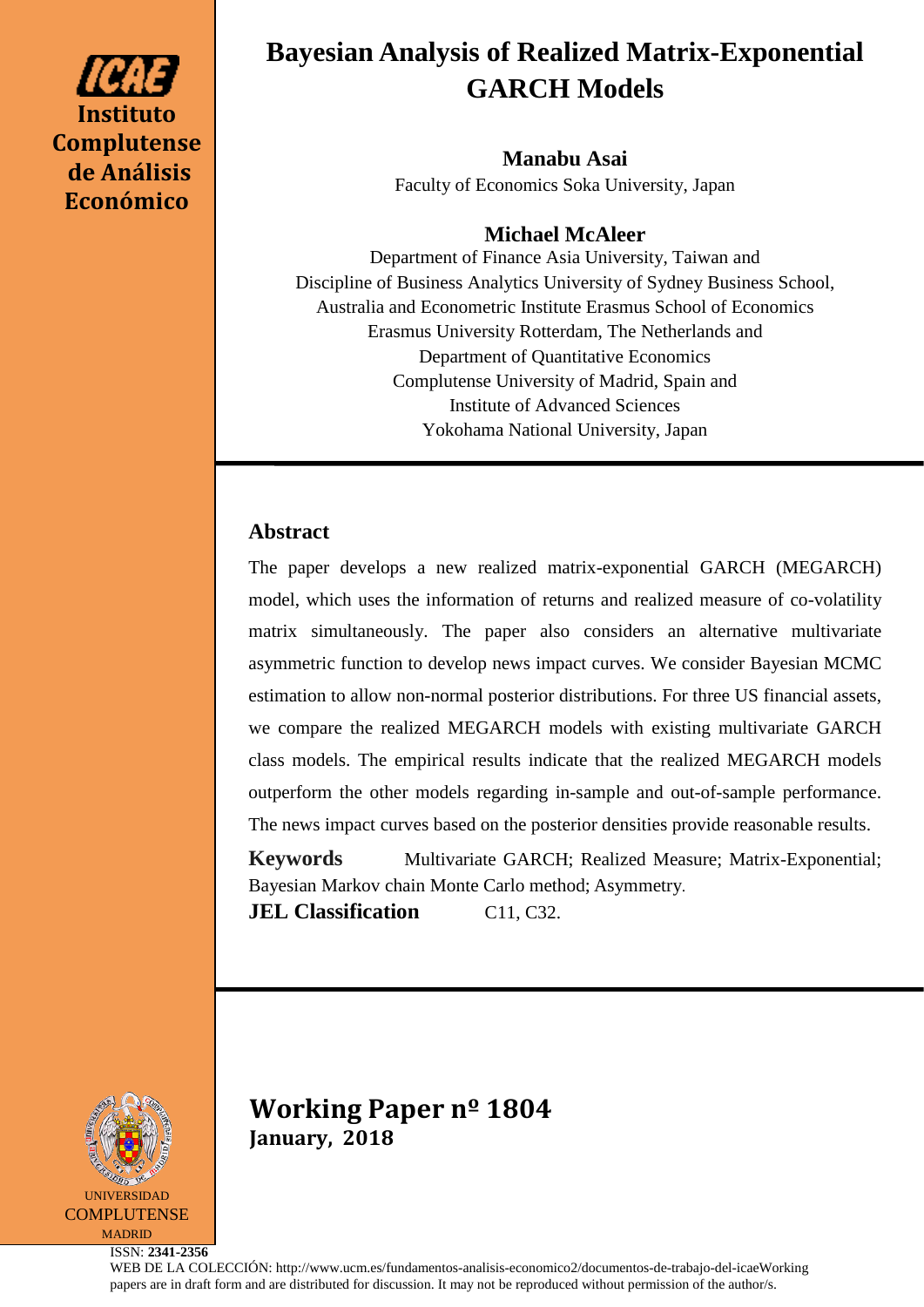# **Bayesian Analysis of Realized Matrix-Exponential GARCH Models***<sup>∗</sup>*

### **Manabu Asai**

Faculty of Economics Soka University, Japan

#### **Michael McAleer**

Department of Finance Asia University, Taiwan and Discipline of Business Analytics University of Sydney Business School, Australia and Econometric Institute Erasmus School of Economics Erasmus University Rotterdam, The Netherlands and Department of Quantitative Economics Complutense University of Madrid, Spain and Institute of Advanced Sciences Yokohama National University, Japan

January 2018

*<sup>∗</sup>*The authors are most grateful to Yoshi Baba and Thomas Leonard for very helpful comments and suggestions. The first author acknowledges the financial support of the Japan Ministry of Education, Culture, Sports, Science and Technology, Japan Society for the Promotion of Science, and Australian Academy of Science. The second author is most grateful for the financial support of the Australian Research Council, National Science Council, Ministry of Science and Technology (MOST), Taiwan, and the Japan Society for the Promotion of Science. Address for correspondence: Faculty of Economics, Soka University, 1-236 Tangi-machi, Hachioji, Tokyo 192-8577, Japan. Email address: m-asai@soka.ac.jp.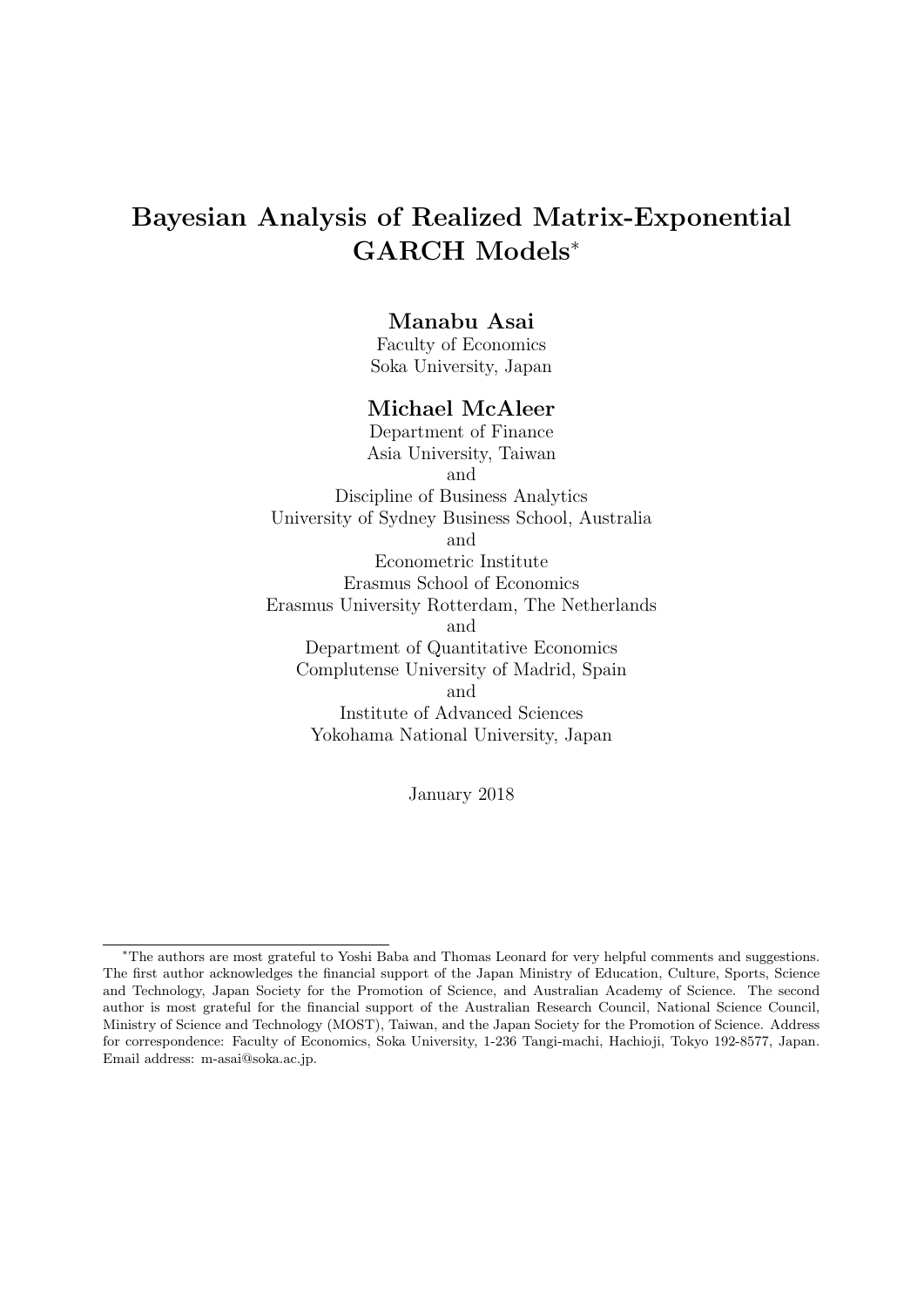# **Abstract**

The paper develops a new realized matrix-exponential GARCH (MEGARCH) model, which uses the information of returns and realized measure of co-volatility matrix simultaneously. The paper also considers an alternative multivariate asymmetric function to develop news impact curves. We consider Bayesian MCMC estimation to allow non-normal posterior distributions. For three US financial assets, we compare the realized MEGARCH models with existing multivariate GARCH class models. The empirical results indicate that the realized MEGARCH models outperform the other models regarding in-sample and out-of-sample performance. The news impact curves based on the posterior densities provide reasonable results.

**Keywords:** Multivariate GARCH; Realized Measure; Matrix-Exponential; Bayesian Markov chain Monte Carlo method; Asymmetry.

**JEL Classification:** C11, C32.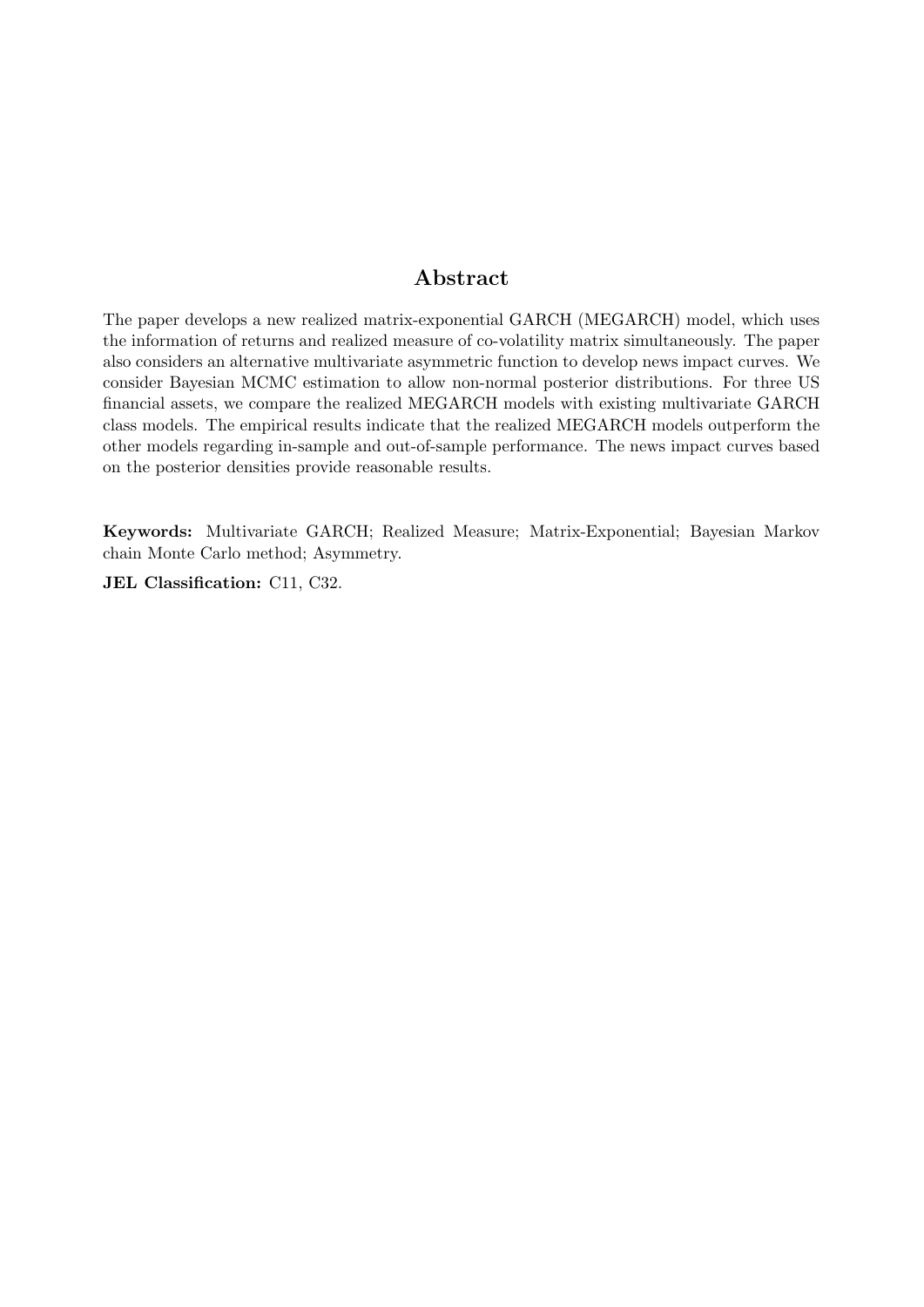## **1 Introduction**

Estimation and forecasting time-varying co-volatilities between assets plays an important role in asset pricing, portfolio selections, and risk management. A popular approach is to estimate conditional covariance matrices via the multivariate models of the class of generalized autoregressive conditional heteroskedasticity (GARCH) (see the survey paper by McAleer (2005) as an example).

Over the past two decades, realized measures of volatility have received unprecedented attention in the academic literature on modeling and forecasting of stock market returns volatility. In the traditional literature on GARCH models, Engle and Gallo (2006) and Shephard and Sheppard (2010), among others, incorporated realized measures for modeling and forecasting volatility. In addition, Hansen, Huang, and Shek (2012) suggested the realized GARCH framework, which provides a structure for the joint modeling of returns and realized measures of volatility. By extending the work of Hansen, Huang, and Shek (2012), Hansen and Huang (2016) developed the realized exponential GARCH (EGARCH) model, which is an extension of the EGARCH model of Nelson (1991).

In this paper, we consider a multivariate extension of the realized EGARCH model of Hansen and Huang (2016). For the model specification, two features of the EGARCH model of Nelson (1991) are to accommodate asymmetric effects and to guarantee the positive value of conditional volatility via the exponential transformation. For asymmetric effects from asset returns to future volatility, Hansen and Huang (2016) consider the second-order approximation of Hermite polynomials, rather than the absolute value function of standardized returns, as used in Nelson (1991). We consider a multivariate version of this type of specification, and develops news impact curves, as in Engle and Ng (1993). Turning to the positive definiteness of conditional co-volatility, we use the matrix-exponential transformation as in Chiu, Leonard, and Tsui (1996) and Kawakatsu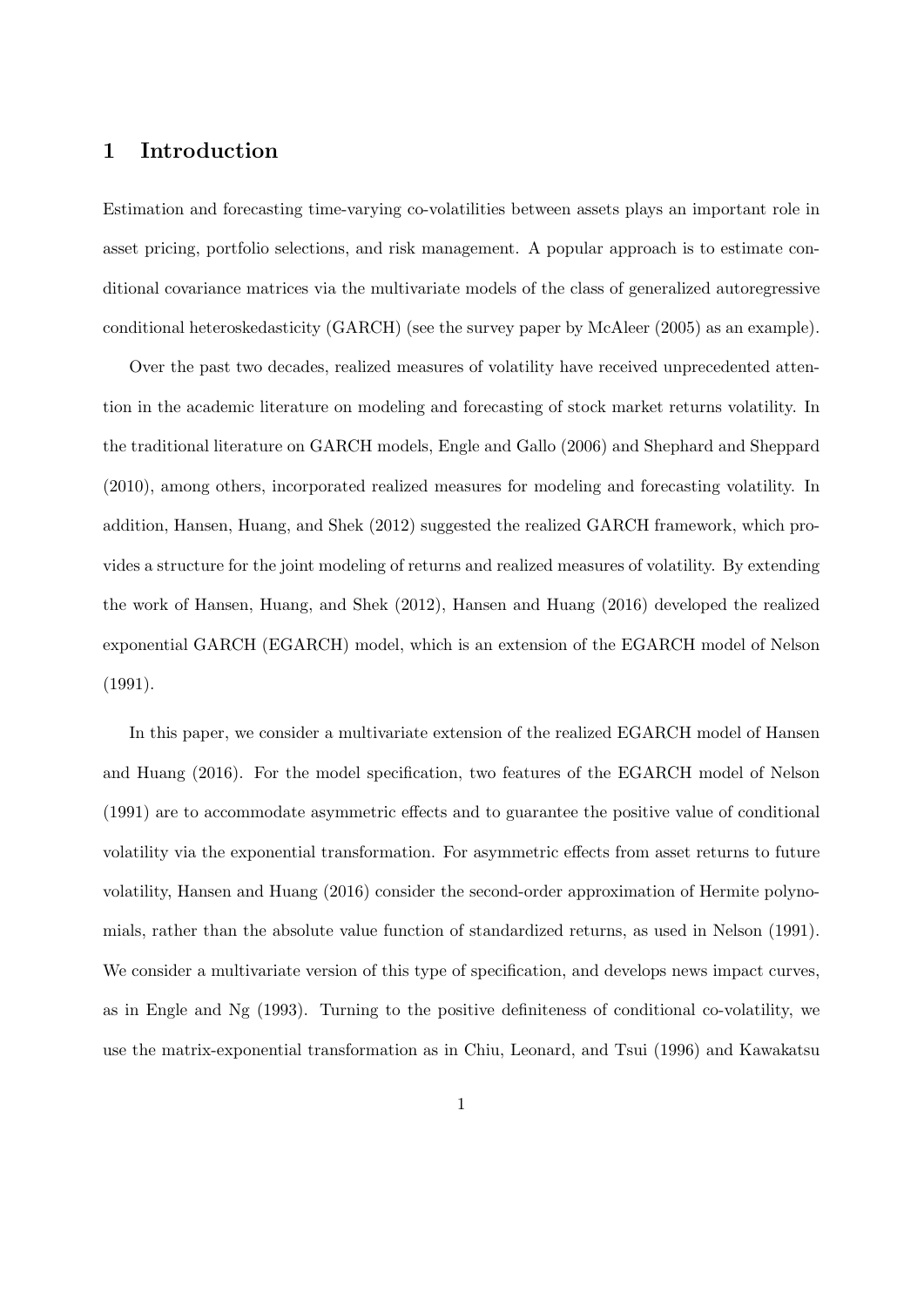(2005). We also incorporate measurement errors of realized volatility and co-volatility measures in the specification of the new realized matrix-exponential GARCH model.

For estimating the multivariate GARCH models, Vrontos et al. (2003) estimated several bivariate ARCH and GARCH models, and found that maximum likelihood (ML) estimates of the parameters were different from their Bayesian MCMC estimates. As the differences can be caused by the non-normality of the parameters, Vrontos et al. (2003) suggest careful interpretation of the ML estimation. For this reason, the Bayesian Markov chain Monte Carlo (MCMC) technique is considered in the paper, so that non-normal posterior distributions are obtained.

The remainder of the paper is organized as follows. Section 2 introduces the new realized MEGARCH model and its news impact curve. Section 3 explains the MCMC algorithm for the Bayesian estimation in detail. Section 4 provides an empirical example for three stocks traded on the New York Stock Exchange. Section 4 compares five kinds of symmetric and asymmetric models, using the deviance information criterion of Spiegelhalter et al. (2002) and the Frovenius norm of forecast error. Section 4 also examines the MCMC estimates of the parameters, and presents the news impact curves for describing effects from stock returns to future (co-)volatility of its own and other assets.. Finally, Section 5 gives some concluding remarks.

#### **2 Realized Matrix-Exponential GARCH Model**

We develop a multivariate extension of the realized EGARCH model of Hansen and Huang (2016). Let  $y_t$  and  $x_t$  be a financial asset return at day  $t$  and the log of its realized volatility measure,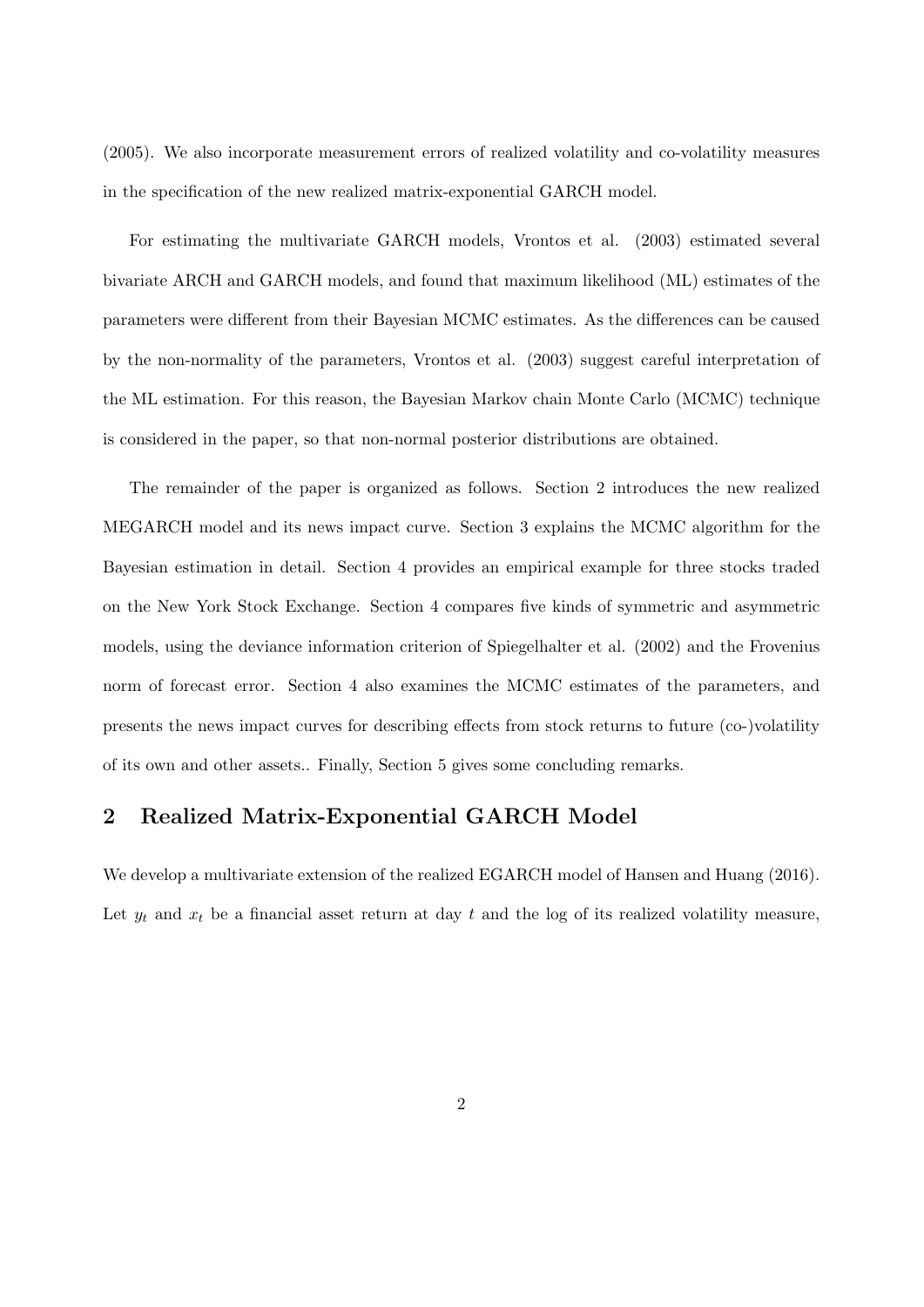respectively. The Realized EGARCH of Hansen and Huang (2016) is given by:

$$
y_t = \varepsilon_t \exp(h_t/2), \quad \varepsilon_t \sim N(0, 1)
$$
  

$$
x_t = \xi + h_t + \delta(\varepsilon_t) + u_t, \quad u_t \sim N(0, \sigma_u^2)
$$
  

$$
h_{t+1} = \omega + \phi(h_t - \omega) + \tau(\varepsilon_t) + \psi u_t,
$$
 (1)

where  $\delta(\varepsilon) = \delta_1 \varepsilon + \delta_2(\varepsilon^2 - 1)$  and  $\tau(\varepsilon) = \tau_1 \varepsilon + \tau_2(\varepsilon^2 - 1)$ , and  $\varepsilon_t$  and  $u_t$  follow independent normal distributions. The conditional log-volatility,  $h_t$ , is determined by past information of innovation terms,  $\varepsilon_t$  and  $u_t$ . The asymmetric function,  $\delta(\varepsilon)$  and  $\tau(\varepsilon)$ , can be interpreted as the secondorder approximation of the Hermite polynomials. Hansen and Huang (2016) consider a more general framework, but their empirical results indicate that the above specification is sufficient for practical purposes.

We extend the univariate model (1) to the multivariate case by considering matrix-exponential transformation, as in Chiu et al. (1996). Chiu et al. (1996) suggested using the matrix-exponential transformation in order to guarantee the positive definiteness of the covariance matrix. Kawakatsu (2006) developed matrix-exponential GARCH models. For any square matrix, *A*, the matrixexponential transformation is defined by  $Exp(X) = \sum_{i=0}^{\infty} (1/i!)A^i$ , with  $A^0 = I$ . The same result is obtained by working with the spectral decomposition, as we have  $Exp(A)$  by replacing the eigenvalues by their exponential transformation. Note that  $\text{Exp}(A)$  is positive definite, whenever *A* is symmetric. In the same manner,  $Log(B)$  is defined by its spectral decomposition of a positive definite matrix, *B*, with replacement of the logarithmic transformation of eigenvalues.

Let  $y_t$  be an *m*-dimensional vector of financial asset returns. Define the matrix-logarithmic transformation of an  $m \times m$  matrix of realized volatility measures as  $\boldsymbol{X}_t$ . We consider the realized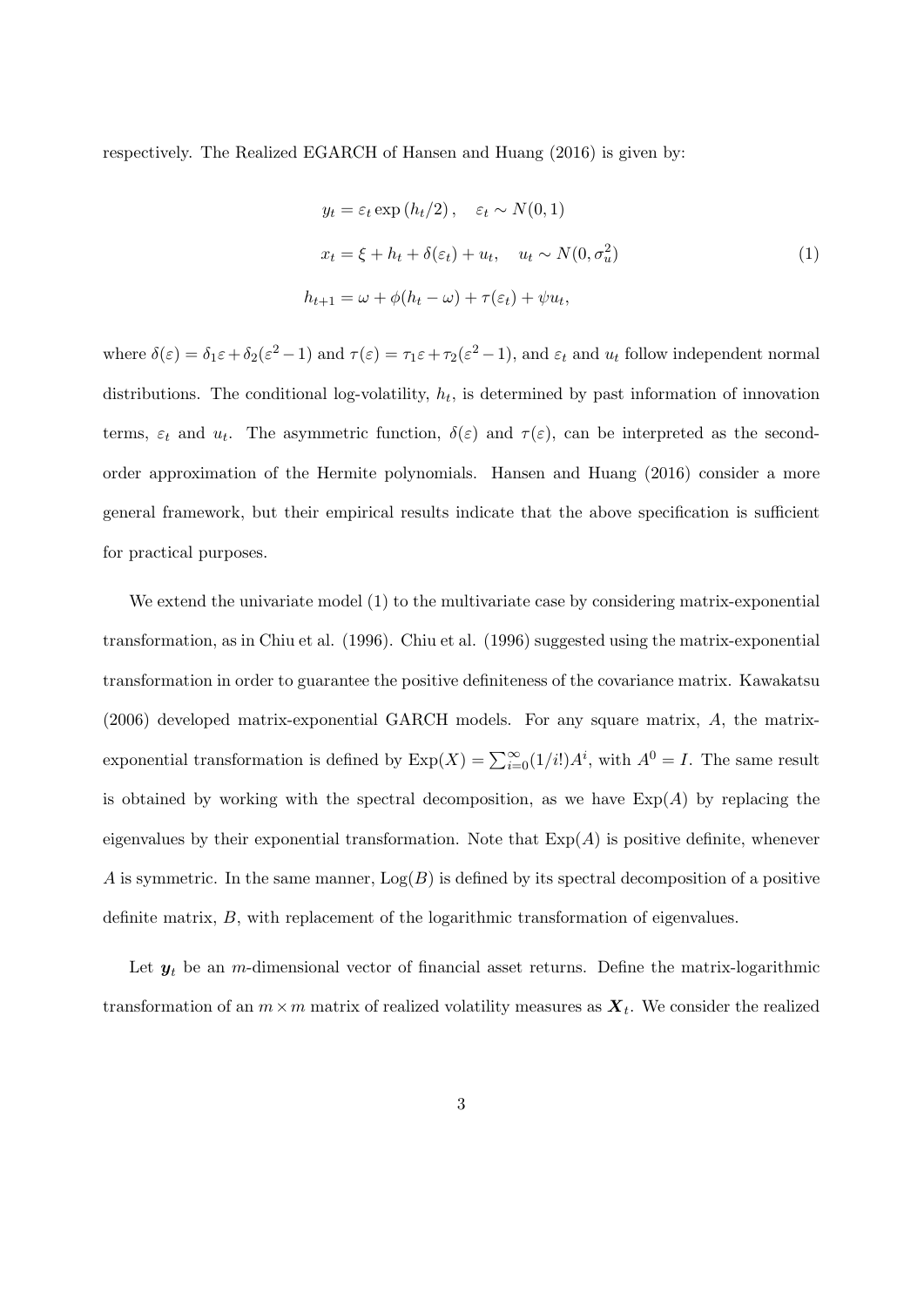matrix-exponential GARCH (MEGARCH) model defined by:

$$
\boldsymbol{y}_t = \text{Exp}\left(\frac{1}{2}\boldsymbol{H}_t\right)\boldsymbol{\varepsilon}_t, \quad \boldsymbol{\varepsilon}_t \sim N(\mathbf{0}, \boldsymbol{I}_m) \tag{2}
$$

$$
\mathbf{X}_t = \mathbf{\Xi} + \mathbf{H}_t + \mathbf{\Delta}(\varepsilon_t) + \mathbf{U}_t, \quad \mathbf{u}_t = \text{vech}(\mathbf{U}_t) \sim N(\mathbf{0}, \mathbf{\Sigma}_u)
$$
(3)

$$
H_{t+1} = \Omega + \Phi \odot (H_t - \Omega) + G(\varepsilon_t) + \Psi \odot U_t, \tag{4}
$$

where  $\Xi$ ,  $\Omega$ ,  $\Phi$ ,  $\Psi$  are  $m \times m$  symmetric matrices of parameters,  $\Sigma_u$  is an  $m^*$ -dimensional positive definite matrix with  $m^* = m(m+1)/2$ ,  $\odot$  denotes the operator of element-wise multiplication (Hadamard product),  $\varepsilon_t$  and  $u_t$  follow independent multivariate normal distributions, and  $\Delta(\varepsilon)$ and  $G(\varepsilon)$  are matrices of asymmetric functions, as defined below. By the specification (2)-(4), the conditional volatility matrix,  $Exp(\boldsymbol{H}_t)$ , is determined by past information of innovation terms,  $\epsilon_t$ and  $u_t$ .

As multivariate extensions of asymmetric functions,  $\delta(\varepsilon)$  and  $\tau(\varepsilon)$ , we define:

$$
\Delta(\varepsilon) = \varepsilon \delta' + \delta \varepsilon' + \Upsilon \odot (\varepsilon \varepsilon' - I_m),
$$
  
\n
$$
G(\varepsilon) = \varepsilon \gamma' + \gamma \varepsilon' + \Lambda \odot (\varepsilon \varepsilon' - I_m),
$$
\n(5)

respectively, where  $\delta$  and  $\gamma$  are *m*-vectors of parameters, and **Υ** and Λ are *m* × *m* symmetric matrices. By the specification (5), we obtain,  $E[\Delta(\epsilon_t)] = O$  and  $E[\Delta(G_t)] = O$  with finite covariance matrices.

By the structure of the realized MEGARCH model (2)-(5),  $y_t$  and  $X_t$  are stationary, if  $\{H_t\}$ is stationary. Since the process,  ${G(\epsilon_t) + \Psi \odot U_t}$ , has an independent and identical distribution with mean *zero*, it can be considered as an innovation term. Hence the stationary condition is  $|\phi_{ij}| < 1$ , where  $\phi_{ij}$  is the  $(i, j)$ -element of  $\Phi$ .

We may consider an alternative specification of the asymmetric function based on the MEGARCH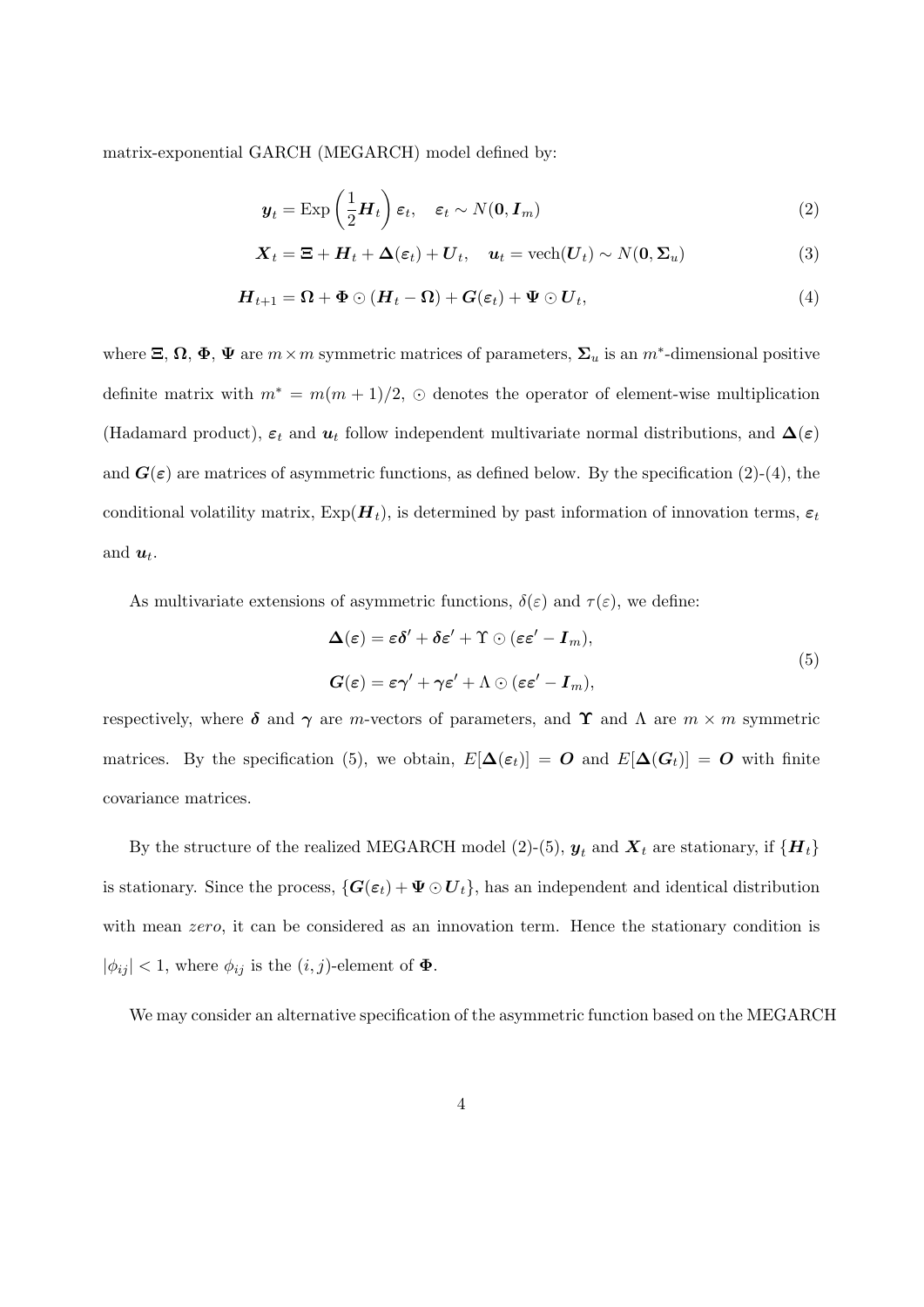model of Kawakatasu (2006), as:

$$
\Delta(\varepsilon) = \text{unvech} \left\{ B_{\delta} \varepsilon + F_{\delta} (\varepsilon^* - E(\varepsilon^*)) \right\},\
$$
  

$$
G(\varepsilon) = \text{unvech} \left\{ B \varepsilon + F(\varepsilon^* - E(\varepsilon^*)) \right\},\
$$
  
(6)

where  $\varepsilon^*$  is an *m*-vector with *i*th element  $|\varepsilon_i|$ , unvech  $(\cdot)$  is the inverse operator of vech, and  $B_\delta, F_\delta$ , *B*, and *F* are the  $m^* \times m$  matrices with  $m^* = m(m+1)/2$ . These two realized MEGACRH models reduce to the MEGARCH model by omitting (3), and setting  $\Psi = O$  in (4). In our empirical analysis for model comparisons, we use the two MEGARCH and two realized MEGARCH models, namely the MEGARCH model with (5) (quadratic function), the MEGARCH model with (6) (Kawakatsu, 2006), the Realized MEGARCH model with (2)-(5), and the realized MEGARCH model with  $(2)-(4)$  and  $(6)$  (Kawaktsu-type).

As an extension of Engle and Ng (1993), we can plot the news impact curve (NIC) via the function

$$
\mathbf{V} = \operatorname{Exp}\left(\mathbf{\Omega} + G\left(\underline{\mathbf{V}}^{-1/2}\mathbf{y}\right)\right),\tag{7}
$$

whih is obtained by setting  $H_t = \Omega$ ,  $U_t = O$ , and  $Exp(H_t) = V$  in the realized MEGARCH model, where  $\underline{\mathbf{V}} = E(\mathbf{y}_t \mathbf{y}_t')$ .

#### **3 Bayesian Estimation**

#### **3.1 MCMC Algorithm**

In this subsection, we describe the Markov chain Monte Carlo (MCMC) technique for estimating the realized MEGARCH model. For this purpose, we review briefly the development of MCMC method in the GARCH literature. In the univariate class, Geweke (1989) suggested the importance sampling technique for estimating ARCH models, while Bauwens and Lubrano (1998), Kim, Shephard and Chib (1998), Nakatsuma (2000), Vrontos, Dellaportas and Politis (2000), and Mitsui and Watanabe (2003) proposed several MCMC methods. Asai (2006) compared the above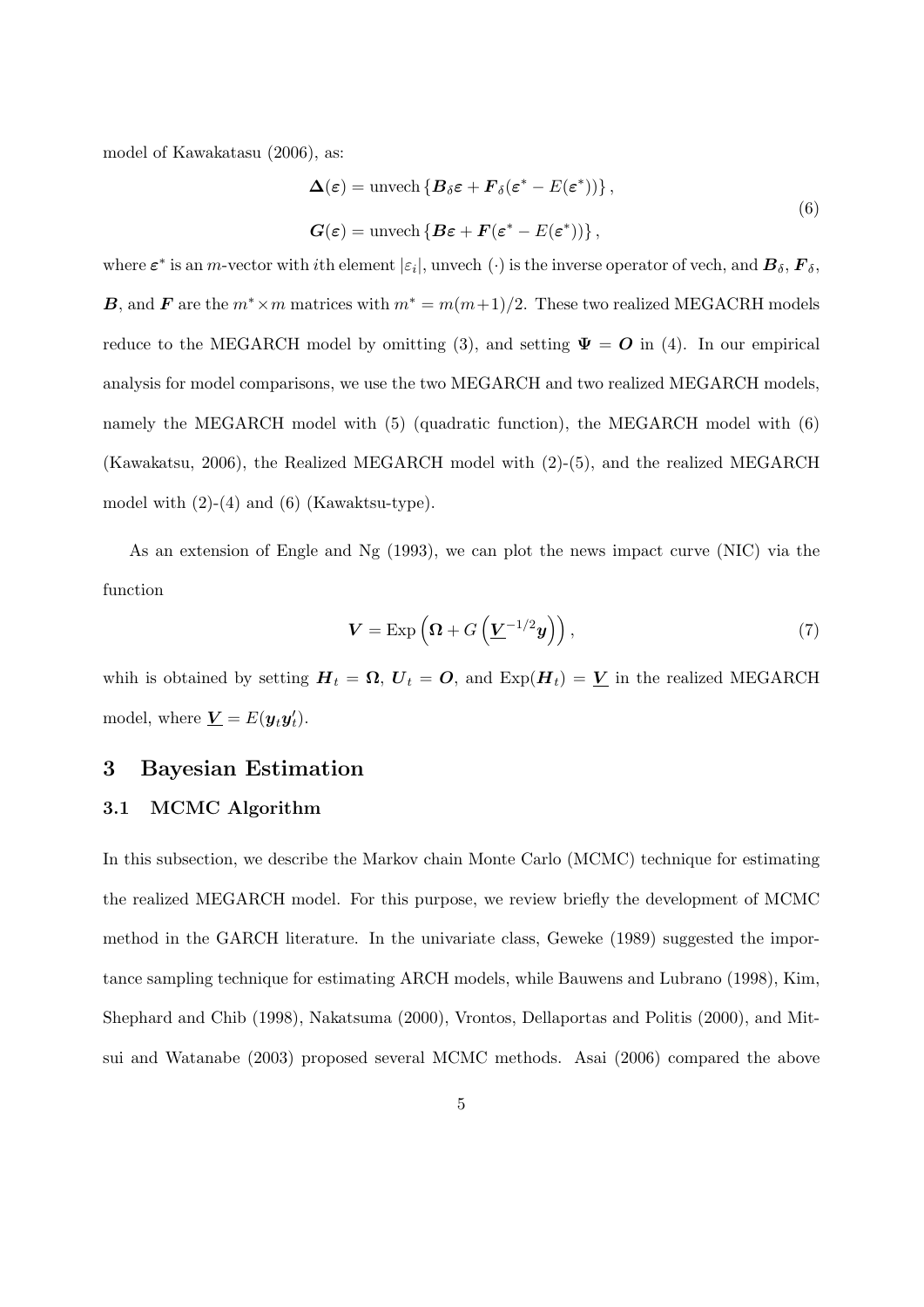MCMC methods, and found that the best method is the so-called 'tailored' approach based on the acceptance-rejection Metropolis-Hastings (ARMH) algorithm, with respect to the mixing, efficiency and computational requirement. For multivariate GARCH models, Vrontos, Dellaportas and Politis (2003) used the Metropolis-Hastings algorithm of Vrontos, Dellaportas and Politis (2000), while Ishihara, Omori and Asai (2015) worked with the tailored ARMH algorithm.

Based on recent developments of the MCMC technique, we can use a fast and efficient approach, namely, the Delayed Rejection & Adaptive Metropolis (DRAM) algorithm of Haario et al. (2006). The DRAM algorithm combines two ideas in the MCMC literature: adaptive Metropolis samplers (Haario et al. 1999, 2001) and delayed rejection (Tierney and Mira, 1999; Green and Mira, 2001; Mira 2002). The adaptive Metropolis sampler is based on the idea to create a Gaussian proposal distribution with a covariance matrix calibrated using the sample path of the MCMC chain. The basic idea of the delayed rejection is that, upon rejection in a Metropolis-Hastings algorithm, instead of advancing time and retaining the same position, a higher stage move is proposed to improve efficiency of the resulting MCMC estimators. We can apply the DRAM algorithm to various univariate and multivariate conditional volatility models.

We explain the delayed rejection and the adaptive Metropolis-Hastings algorithm of the DRAM algorithm of Haario et al. (2006). For the delayed rejection part, suppose the current position of the Markov chain is  $\theta_n = \theta$ . As in a regular Metropolis-Hastings, a candidate move,  $\theta_c^{(1)}$ , is generated from a candidate generating density,  $q_1(\theta, \cdot)$  and accepted with the usual probability  $\alpha_1(\theta, \theta_c^{(1)}) = \min\left(1, \frac{N_1}{D_1}\right)$ *D*<sup>1</sup> ), where  $N_1 = \pi(\theta_c^{(1)}) q_1(\theta_c^{(1)}, \theta)$  and  $D_1 = \pi(\theta) q_1(\theta, \theta_c^{(1)})$  When it is rejected, instead of retaining the same position,  $\theta_{n+1} = \theta$ , as we would do in a standard Metropolis-Hastings, a second stage move,  $\boldsymbol{\theta}_c^{(1)}$ , is proposed. The second stage proposal is allowed to depend not only on the current position of the chain but also on the rejected proposal:  $q_2(\theta, \theta_c^{(1)}, \cdot)$ .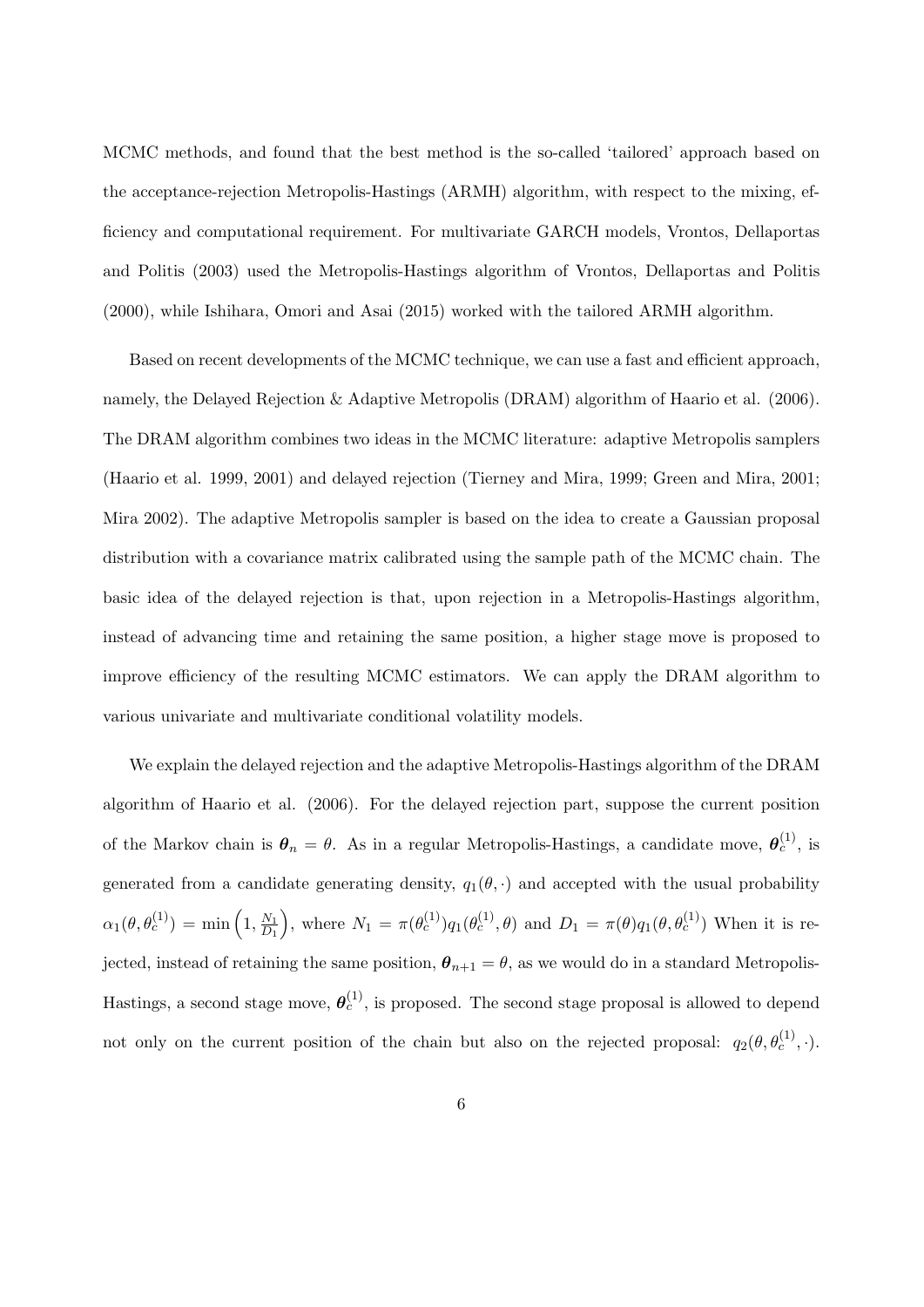The second stage proposal is accepted with probability  $\alpha_2(\theta, \theta_c^{(1)}, \theta_c^{(2)}) = \min\left(1, \frac{N_2}{D_2}\right)$ *D*<sup>2</sup> ) , where  $N_2=\pi(\theta_c^{(2)}) q_1(\theta_c^{(2)},\theta_c^{(1)}) q_2(\theta_c^{(2)},\theta_c^{(1)},\theta)[1-\alpha_1(\theta_c^{(2)},\theta_c^{(1)})] \text{ and } D_2=\pi(\theta)q_1(\theta,\theta_c^{(1)}) q_2(\theta,\theta_c^{(1)},\theta_c^{(2)})[1-\alpha_1(\theta_c^{(2)},\theta_c^{(1)})]$  $\alpha_1(\theta, \theta_c^{(1)})$ . This process of delaying rejection can be iterated. If  $q_i$  denotes the proposal density at the *i*-th stage, the acceptance probability at that stage is given by  $\alpha_i(\theta, \theta_c^{(1)}, \ldots, \theta_c^{(i)}) =$  $\min\left(1, \frac{N_i}{D_i}\right)$ *D<sup>i</sup>* ) , where

$$
D_{i} = q_{i}(\theta, \ldots, \theta_{c}^{(i)})[q_{i-1}(\theta, \ldots, \theta_{c}^{(i-1)})[q_{i-2}(\theta, \ldots, \theta_{c}^{(i-2)})\cdots
$$
  

$$
[q_{2}(\theta, \theta_{c}^{(1)}, \theta_{c}^{(2)})[q_{1}(\theta, \theta_{c}^{(1)})\pi(\theta) - N_{1}] - N_{2}] - N_{3}] \cdots - N_{i-1}]
$$
  

$$
N_{i} = \pi(\theta_{c}^{(i)})q_{1}(\theta_{c}^{(i)}, \theta_{c}^{(i-1)})q_{2}((\theta_{c}^{(i)}, \theta_{c}^{(i-1)}, \theta_{c}^{(i-2)})\cdots q_{i}(\theta_{c}^{(i)}, \theta_{c}^{(i-1)}, \ldots, \theta)
$$
  

$$
\times [1 - \alpha_{1}(\theta_{c}^{(i)}, \theta_{c}^{(i-1)})][1 - \alpha_{2}((\theta_{c}^{(i)}, \theta_{c}^{(i-1)}, \theta_{c}^{(i-2)})]\cdots [1 - \alpha_{i-1}(\theta_{c}^{(i)}, \theta_{c}^{(i-1)}, \ldots, \theta_{c}^{(1)})].
$$

As shown in Mira (2001), the process of delaying rejection can be interrupted at any stage. In our analysis, we try at most 5 times to move away from the current position, otherwise we let the chain stay where it is.

Now we turn to the explanation of the adaptive Metropolis-Hastings algorithm. The basic idea is to create a Gaussian proposal distribution with a covariance matrix calibrated using the sample path of the MCMC chain. Following Haario et al. (2006), when the current position is  $\theta_n = \theta_n$ , we consider the proposal distribution with the multivariate normal distribution with mean *θ* and covariance matrix defined by:

$$
S_n = \begin{cases} S_0, & n \le n_0 \\ s_p \text{Cov}(\theta_0, \dots, \theta_n), & n > n_0 \end{cases}
$$

where  $s_p = 2.4^2/p$ , *p* is the dimension of  $\theta$ , and Cov creates the sample covariance matrix. In our analysis, we set  $n_0 = 2,000$ . Combining the two approaches, Haario et al. (2006) showed the ergodicity of the DRAM algorithm.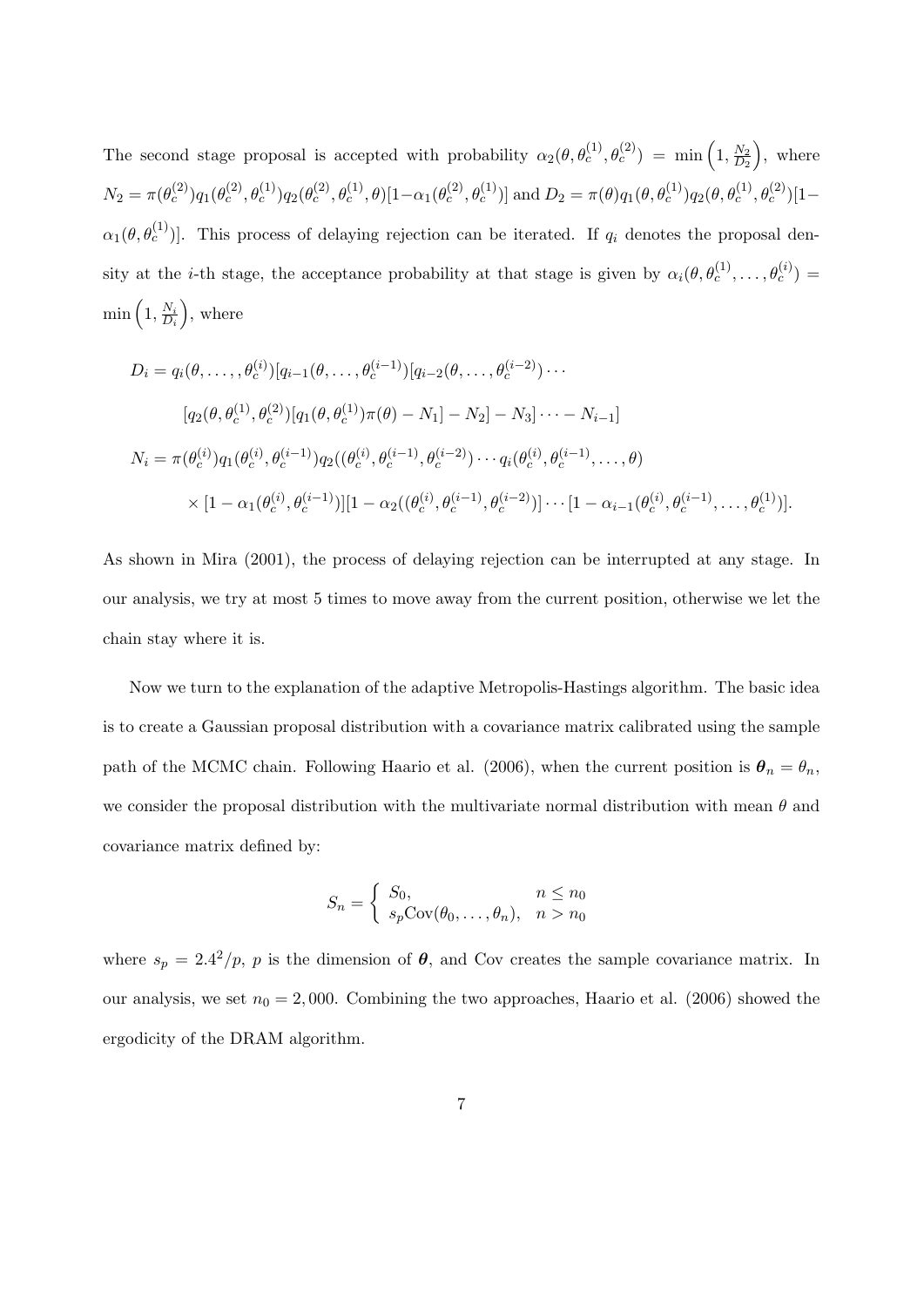#### **3.2 Bayesian Estimation of Realized MEGARCH Models**

Let  $\theta = (\text{vech}(\Omega)', \text{vech}(\Phi)', \gamma', \text{vech}(\Lambda)', \text{vech}(\Xi)', \delta', \text{vech}(\Upsilon)', \text{vech}(\Psi)', \text{vech}(L)')', \text{ where } L \text{ is }$ the lower triangular matrix calculated by the Cholesky decomposition of  $\Sigma_u$ . Rather than sampling  $\Sigma_u$ , we consider sampling *L* as this parametrization always guarantees the positive definiteness of  $\Sigma_u$  without imposing any restrictions. For  $Y = (\mathbf{y}_1, \dots, \mathbf{y}_T)$  and  $X = (X_1, \dots, X_T)$ , the joint density function is given by:

$$
f(\boldsymbol{Y}, \boldsymbol{X}|\boldsymbol{\theta}) = \prod_{t=1}^{T} f(\boldsymbol{y}_t | \boldsymbol{H}_t) f(\boldsymbol{X}_t | \boldsymbol{y}_t, \boldsymbol{H}_t, \boldsymbol{\theta})
$$
\n(8)

with

$$
f(\mathbf{y}_t|\mathbf{H}_t) \propto |\text{Exp}(\mathbf{H}_t)|^{-1/2} \exp\left(-\frac{1}{2}\mathbf{y}_t' \text{Exp}(-\mathbf{H}_t)\mathbf{y}_t\right),
$$
  

$$
f(\mathbf{X}_t|\mathbf{y}_t, \mathbf{H}_t, \boldsymbol{\theta}) \propto |\boldsymbol{\Sigma}_u|^{-1/2} \exp\left(-\frac{1}{2}\text{vech}\left(\mathbf{U}_t\right)'\boldsymbol{\Sigma}_u^{-1}\text{vech}\left(\mathbf{U}_t\right)\right),
$$

where  $\boldsymbol{U}_t = \boldsymbol{X}_t - \boldsymbol{\Xi} - \boldsymbol{H}_t - \boldsymbol{\Delta} \left( \text{Exp}(-0.5\boldsymbol{H}_t) \boldsymbol{y}_t \right)$  and  $\boldsymbol{H}_1 = \boldsymbol{\Omega}$ .

We assume the multivariate (truncated) normal distribution for the prior distribution:

vech(
$$
\Omega
$$
) ~  $N(\mu_{\omega}, \Sigma_{\omega})$ , vech( $\Phi$ ) ~  $N(\mu_{\phi}, \Sigma_{\phi}) \times S(\Phi)$ ,  $\gamma \sim N(\mu_{\gamma}, \Sigma_{\gamma})$ ,  
vech( $\Lambda$ ) ~  $N(\mu_{\lambda}, \Sigma_{\lambda})$ , vech( $\Xi$ ) ~  $N(\mu_{\xi}, \Sigma_{\xi})$ ,  $\delta \sim N(\mu_{\delta}, \Sigma_{\delta})$ ,  
vech( $\Upsilon$ ) ~  $N(\mu_{\upsilon}, \Sigma_{\upsilon})$ , vech( $\Psi$ ) ~  $N(\mu_{\psi}, \Sigma_{\psi})$ , vech( $L$ ) ~  $N(\mu_{l}, \Sigma_{l})$ ,

where  $S(\Phi)$  is the region in which  $\Phi$  satisfies the stationary condition,  $\mu_{\omega} = -4 \mathbf{1}_{m^*}, \Sigma_{\omega} = 5I_{m^*}$ ,  $\mu_{\phi}\,=\,\text{vech}(0.15I_m+0.8~\mathbf{1}_m\mathbf{1}'_m),~\mathbf{\Sigma}_{\phi}\,=\,5I_{m^*},~\mu_{\gamma}\,=\,\mathbf{0},~\mathbf{\Sigma}_{\gamma}\,=\,5I_m,~\mu_{\lambda}\,=\,0.01~\mathbf{1}_{m^*},~\mathbf{\Sigma}_{\lambda}\,=\,5I_{m^*},$  $\mu_{\xi} = 0$ ,  $\Sigma_{\xi} = 5I_{m^*}$ ,  $\mu_{\delta} = 0$ ,  $\Sigma_{\delta} = 5I_m$ ,  $\mu_v = 0.01 \mathbf{1}_{m^*}$ ,  $\Sigma_v = 5I_{m^*}$ ,  $\mu_{\psi} = 0.01 \mathbf{1}_{m^*}$ ,  $\Sigma_{\psi} = 5I_{m^*}$ , and  $\mathbf{1}_m$  is the *m*-dimensional vector of ones.

With the prior distribution  $p(\theta)$ , we consider the joint posterior distribution:

$$
\pi(\boldsymbol{\theta}|\boldsymbol{Y},\boldsymbol{X}) \propto p(\boldsymbol{\theta})f(\boldsymbol{Y},\boldsymbol{X}|\boldsymbol{\theta}),
$$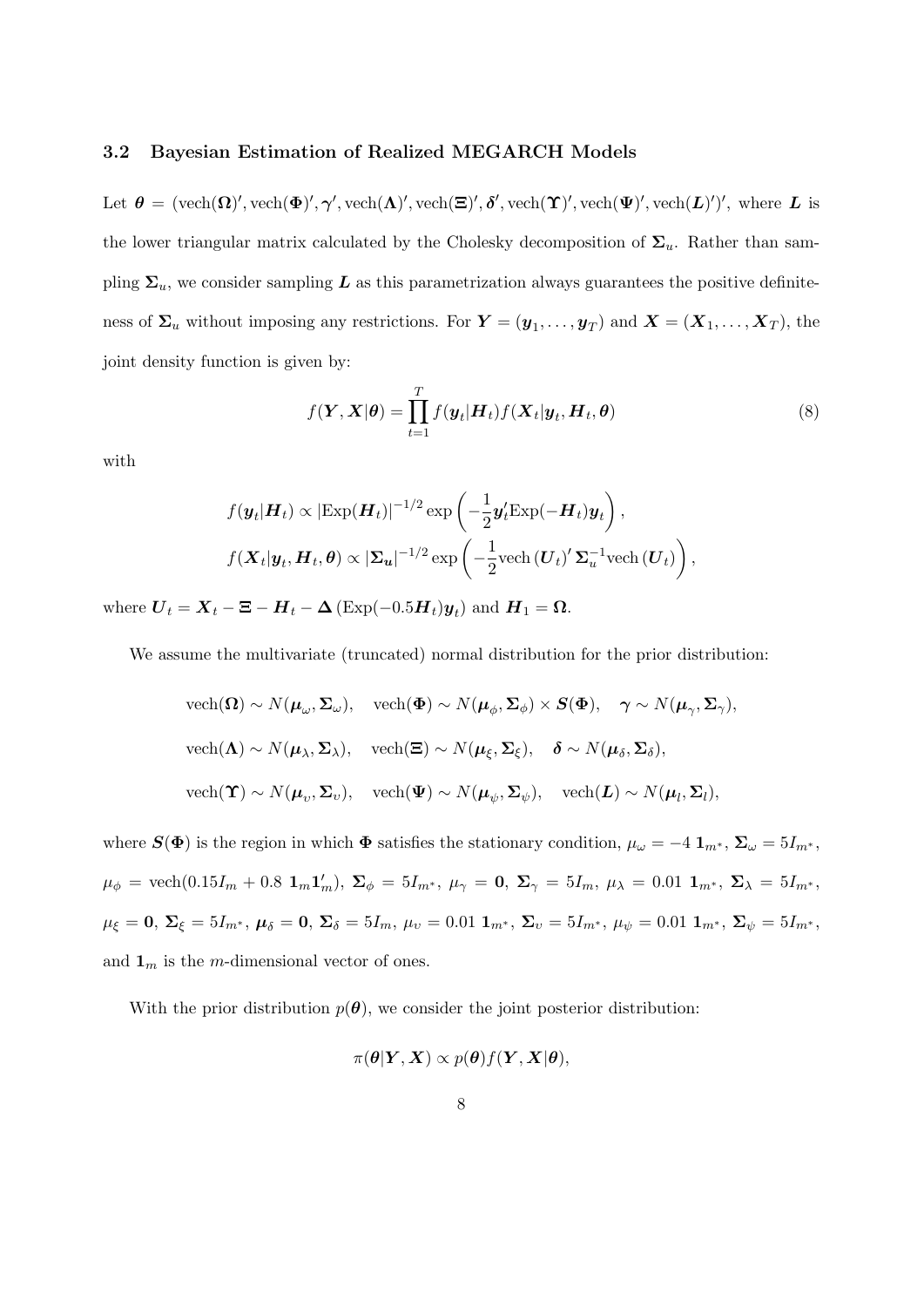which is proportional to the prior density times the joint density. To obtain the posterior quantities of the parameters from the posterior distribution, we implement the MCMC algorithm:

- 1. Initialize *θ*.
- 2. Generate  $\theta|Y, X$  by the DRAM algorithm.
- 3. Go to Step 2.

For the implementation issues, we discard the first 5,000 samples as the burn-in and use the subsequent 10,000 samples for estimation. We also set  $S_0$  as the asymptotic covariance matrix of the ML estimates of the realized MEGARCH model, and draw an initial value of *θ* from a multivariate normal distribution with the mean of their corresponding values of prior distribution and the covariance matrix, *S*0.

#### **3.3 Illustration with Simulated Data**

We generated  $T = 1,000$  observations for the bivariate  $(m = 2)$  realized MEGARCH model (2)-(5), with parameter values listed in Table 1, which also shows the ML and Bayesian MCMC results. For the Bayesian MCMC results, the posterior means are computed by averaging the simulated draws; The 95% credible intervals are calculated using the 2.5th and 97.5th percentiles of the simulated draws. *P*-value is for the convergence diagnostics suggested by Geweke (1992), in which the test statistic approaches to the standard normal distribution if the corresponding Markov chain is stationary for the retained 10,000 samples. *P*-values indicate that all series converge after discarding the first 5,000 samples. Compared wth the ML estimates, the posterior means are close to the ML estimates. The 95% credible intervals are wider than the 95% confidence interval for the data set. The acceptance rate for the DRAM algorithm is 0.9435, which is close to 1 due to the delayed rejection part of the DRAM.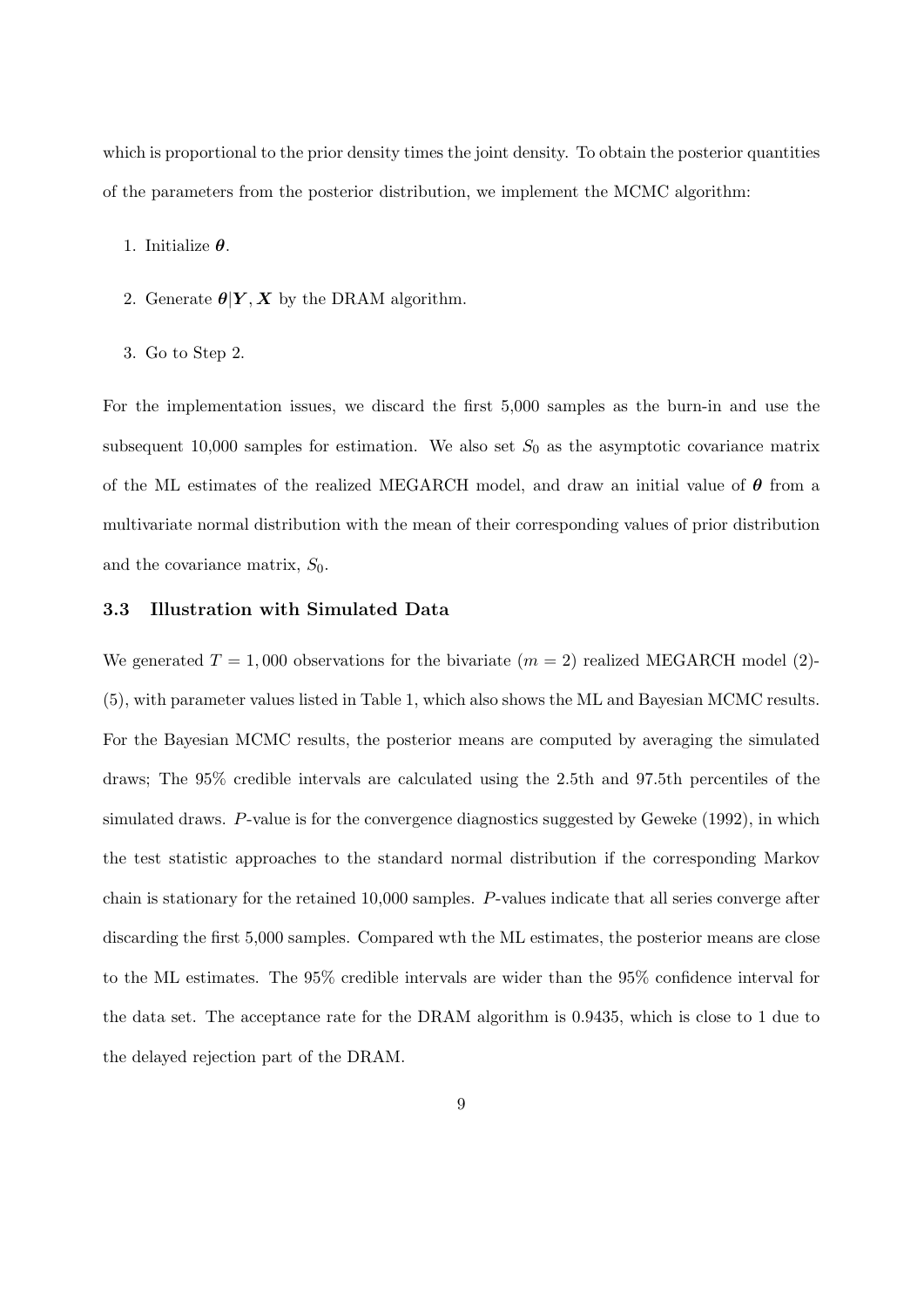Figure 1 shows the estimated posterior densities for  $(\omega_{11}, \omega_{21}, \omega_{22}, \phi_{11}, \phi_{21}, \phi_{22})$ . Except for  $\phi_{11}$ , the estimated desnities are far from the normal distribution with the same mean and variance. As shown by Vrontos et al. (2003) and Asai (2006), the posterior densities for the GARCH class model are generally non-normal.

Figure 2 illustrates the news impact curve, which shows effects from *i*th return to the  $(i, j)$ th element of the one-step ahead conditional covariance matrix  $(i, j = 1, 2)$ , given by equation (7). As a feature of the MCMC technique, we obtain its posterior mean and 95% interval simultaneously. For the specification with the data set, the effects from the *i*th return  $(i = 1, 2)$  on its own conditional variance draws asymmetric curves, while the effects on other conditional variance give (nearly) flat lines. The effects on conditional co-volatility give asymmetric curves, but they are negligible when the impacts are positive.

#### **4 Empirical Analysis**

Three stocks traded on the New York Stock Exchange are selected, namely: Bank of America (BAC), General Electric (GE), and International Business Machines (IBM). Based on the vector of returns for the  $m = 3$  stocks computed for a 1-minute interval of trading day at t between 9:30 am and 4:00 pm, we calculated the daily values of the estimates of integrated co-volatility matrix, via the approach of Koike (2016). The estimator of Koike (2016) is robust to jumps and microstructure noise, and has an ability to handle asynchronicity of the times at which transactions are recorded. As in Asai and McAleer (2017), we modify the estimator of Koike (2016) to guarantee the positive definiteness of the covariance matrix, by the threshold method of Bickel and Levina (2008). We denote the estimate of integrated co-volatility matrix at dat *t* as  $\bm{C}_t$ , giving  $\bm{X}_t = \text{Log}(\bm{C}_t)$ . The sample period starts at August 31, 2006, and ends on October 26,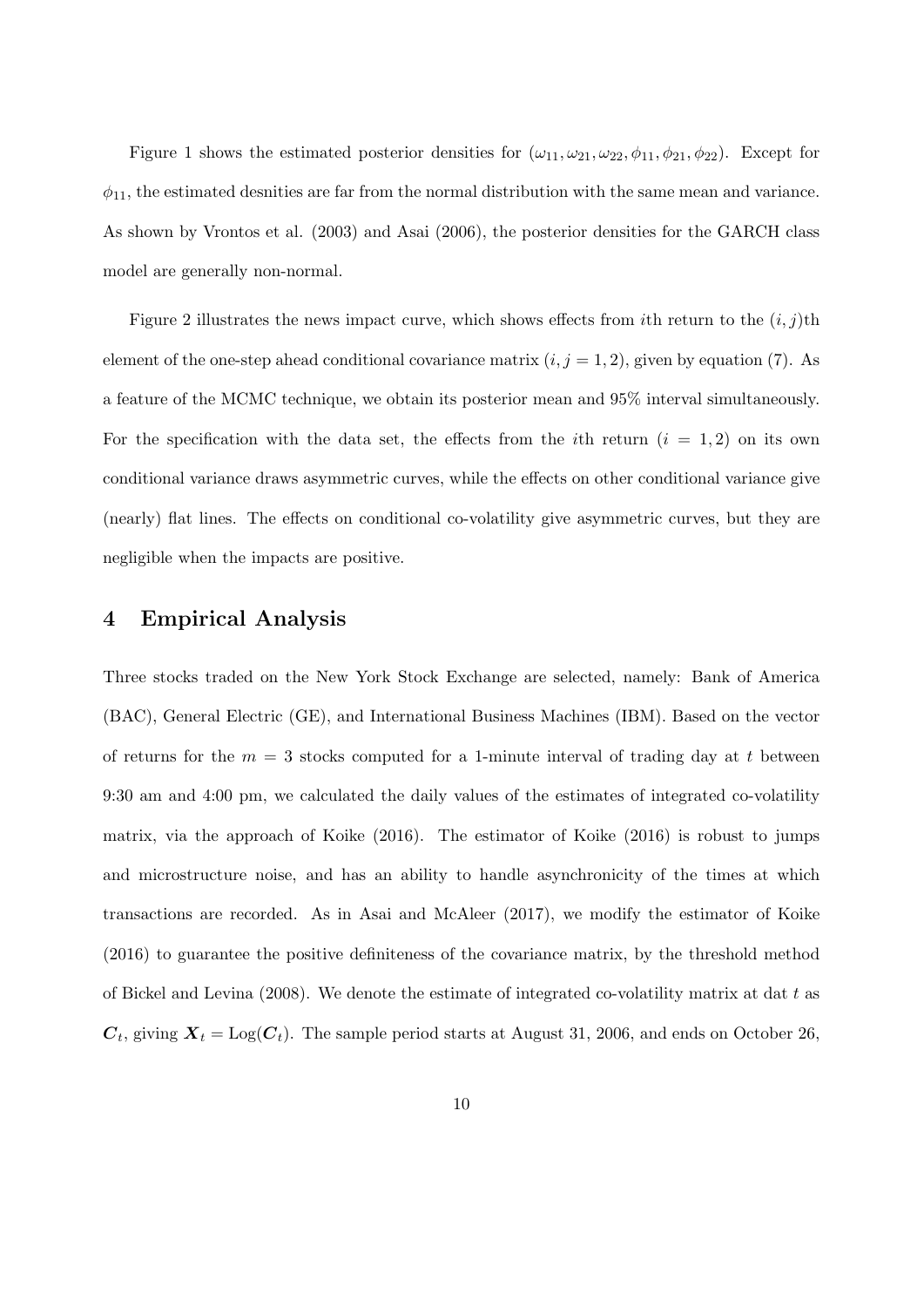2012, giving 1500 observations. We also calculated the corresponding return vector,  $y_t$ .

The sample is divided into two periods. The first 1000 observations cover the bankruptcy of Lehmann Brothers (September 15, 2008) and the Greek government requesting an initial loan from the EU (April 23, 2010). The former is the start of the global financial crisis, while the latter is the beginning of the European debt crisis. The last 500 observations are used for forecasting.

Table 2 presents the descriptive statistics of the returns, volatility ad co-volatility. The empirical distribution of the returns is heavily skewed to the left and is highly leptokurtic. Regarding volatility and co-volatility, they are skewed to the right, with evidence of heavy-tails in all series. Figure 3 shows the volatility and co-volatility of the three stocks, indicating that volatilities and co-volatilities are high in the period of turbulence caused by the global and European financial crises.

Using the return, volatility and co-volatility for three stocks, we estimated two kinds of realized MEGARCH models: one is based on the asymmetric function (5), while the other is based on (6). To compare these models, we also estimate two MEGARCH models (2) and (4), with  $U_t = O$ and  $G(\varepsilon)$  defined by (5) or (6), respectively. As a benchmark model, we use the BEKK model of Baba et al. (1987) and Engle and Kroner (1995):

$$
y_t = \underline{H}_t^{1/2} \varepsilon_t,
$$
  

$$
\underline{H}_{t+1} = \underline{\Omega} + \underline{A}(y_t y_t' - \underline{\Omega}) \underline{A}' + \underline{B}(\underline{H}_t - \underline{\Omega}) \underline{B}',
$$
\n(9)

where  $\underline{H}_t$  is the conditional covariance matrix,  $\underline{A}$  and  $\underline{B}$  are  $m \times m$  square matrices,  $\underline{\Omega}$  is an *m*-dimensional positive definite matrix. The specification is known as the 'variance targeting' BEKK model (see Laurent, Rombouts, and Violante (2012)).

Table 3 presents diagnostic results for the MCMC methods for estimating the five models. The acceptance rate is close to one for the delayed rejection of the DRAM algorithm. The minimum of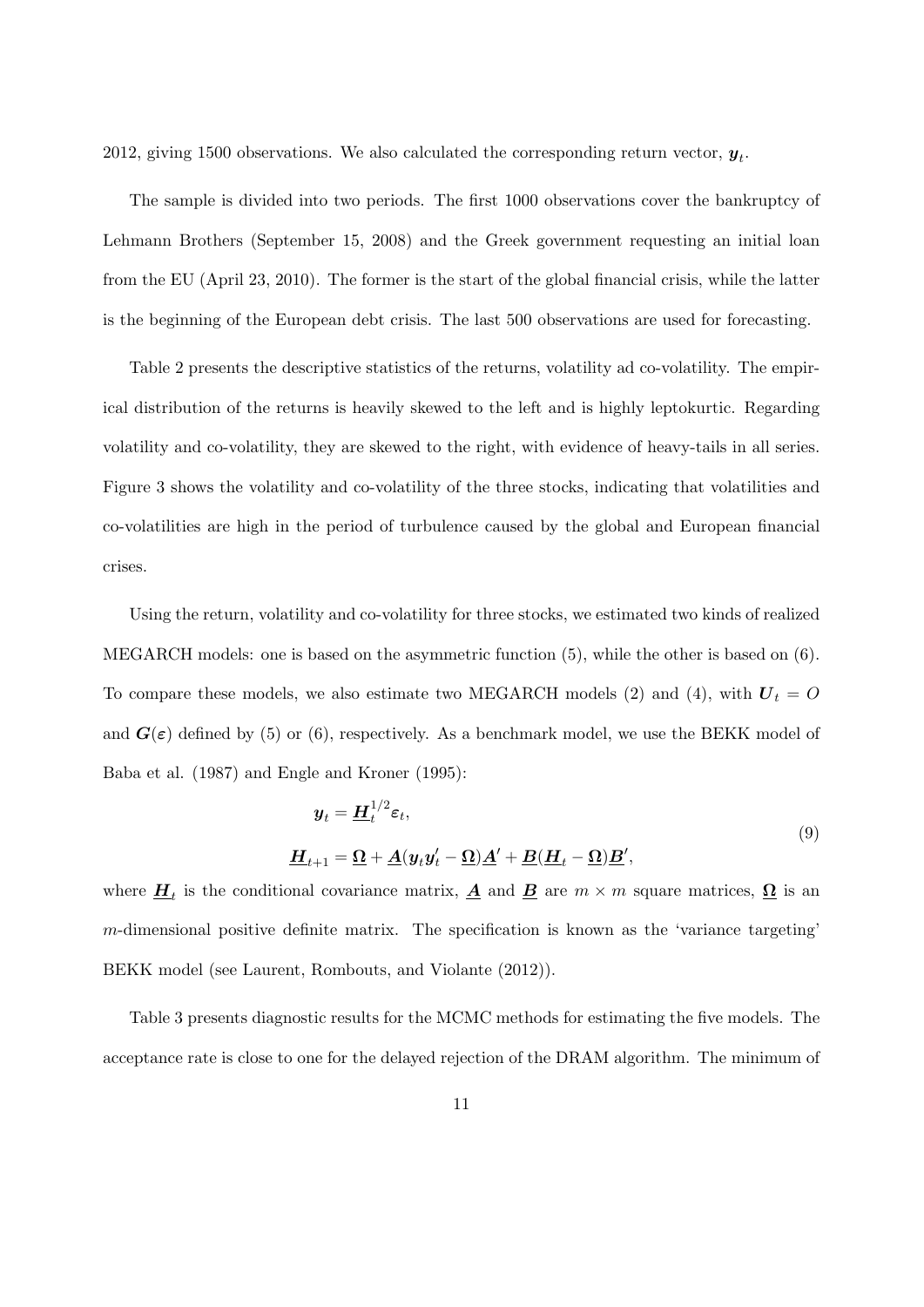thw *P*-values diagnostics suggested by Geweke (1992) indicates that all Markov chains converged.

To compare the in-sample performance of the five models, we use the DIC (deviance information criterion) of Spiegelhalter et al. (2002), defined by:

$$
DIC = E_{\theta|Y,X}[D(\theta)] + p_D,
$$
  
\n
$$
p_D = E_{\theta|Y,X}[D(\theta)] - D(E_{\theta|Y,X}[\theta]), \qquad D(\theta) = -2\log f(Y,X|\theta) + C_{data}
$$

where  $C_{data}$  is a constant term that depends only on the data set  $\{Y, X\}$ . Table 4 shows the estimates of DIC for the five models. The realized MEGARCH model (quadratic function) has the smallest DIC estimate, while the BEKK model has the largest DIC. Taking account of the minimum and maximum values in the fluctuations of DIC, there are clear differences between the realized MEGARCH models and the MEGACH models, and differences between the MEGARCH models and BEKK model. On the other hand, there is an overlap of the distributions of DICs of the two realized MEGACRH models. Compared with the differences in the models, the differences based on the asymmetric function are minor.

Figure 4 shows the box plots of the posterior densities for the parameters of the realized MEGARCH model with the quadratic function. Figure 4 implies that the posterior densities have skewed and heavy-tails, which are non-normal. The densities of  $\phi_{ij}$  have a mass larger than 0.9, indicating high persistence for the process of  $H_t$ . To examine the relationship between returns and future (co-)volatilities, we need a careful consideration since the  $(i, j)$ -element of  $H_t$  does not necessarily correspond to the  $(i, j)$ -element of  $Exp(H_t)$ . Figure 5 presents the news impact curves for the realized MEGARCH models with the quadratic function. Figure  $5(a)(j)(r)$  shows the asymmetric news impacts for their own future volatilities. Figure  $5(g)(m)$  indicates that the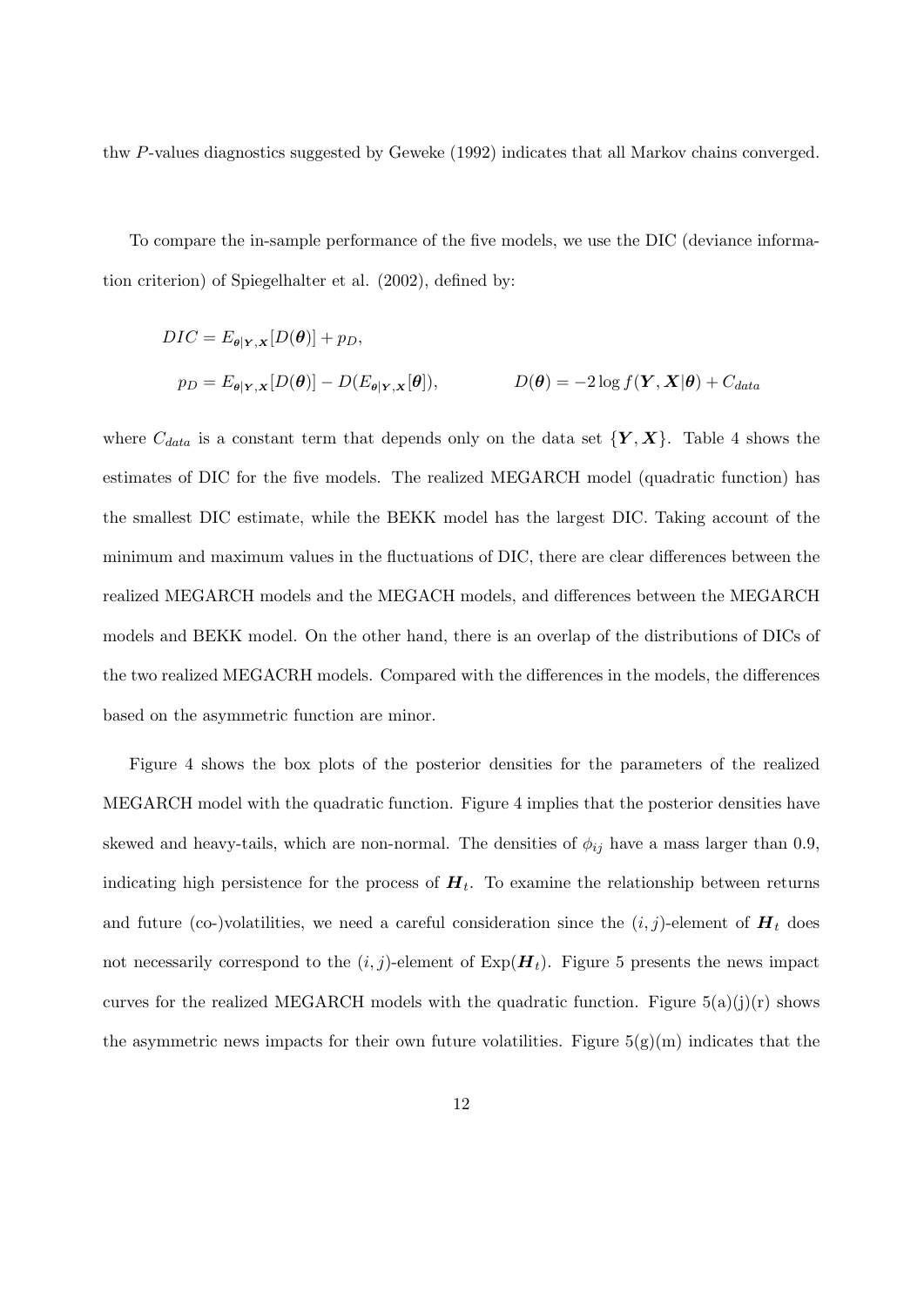news impacts from  $GE/IBM$  to future volatility of BAC are relatively large, while Figure  $5(h)(l)$ illustrates the asymmetric effects from GE/IBM to future co-volatility between BAC and itself. The remaining news effects are relatively small. The results are reasonable as the financial sector is considered to be sensitive to the fluctuations of stocks in other sectors for the period which covers the GFC and EDC.

Fixing the sample size as  $T = 1,000$ , we re-estimated all the models to obtain one-step-ahead forecasts of co-volatility matrices based on updated posterior distributions. We use  $C_h$  as a proxy for the true co-volatility matrix, and define the forecast error matrix as:

$$
\boldsymbol{E}_h = \boldsymbol{C}_h - \operatorname{Exp}\left(\boldsymbol{H}_h^f\right),
$$

where  $H_h^f$  is the one-step-ahead forecast at time *h*. We compare the five models' out-of-sample forecast root-mean-squared error (RMSE) based on the Frobenius norm of the forecast error, which is defined by

$$
FN = \frac{1}{500} \sum_{h} ||\mathbf{E}_{T+h}|| = \frac{1}{500} \sum_{t} \left[ \sum_{i,j} e_{ij,T+h}^2 \right]^{1/2}, \qquad (10)
$$

1*/*2

for the last 500 observations.

Table 5 presents the estimates of FN. The realized MEGACRH model (quadratic function) has the smallest posterior mean, which is close to the results of the alternative realized MEGARCH model. The upper bounds of the 95% credible interval of the FN of the realized MEGARCH models are smaller than the lower bounds for the BEKK and the two MEGARCH models, implying the superiority of the structure of the realized MEGARCH model. Figure 6 shows the forecasts of the dynamic correlations and their corresponding realized measures calculated via  $c_{ij,t}/\sqrt{x_{ii,t}c_{jj,t}}$ where  $c_{ij,t}$  is the  $(i, j)$  element of  $C_t$ . Figure 6 indicates that the forecasts of the correlation dynamics capture the realized correlation well.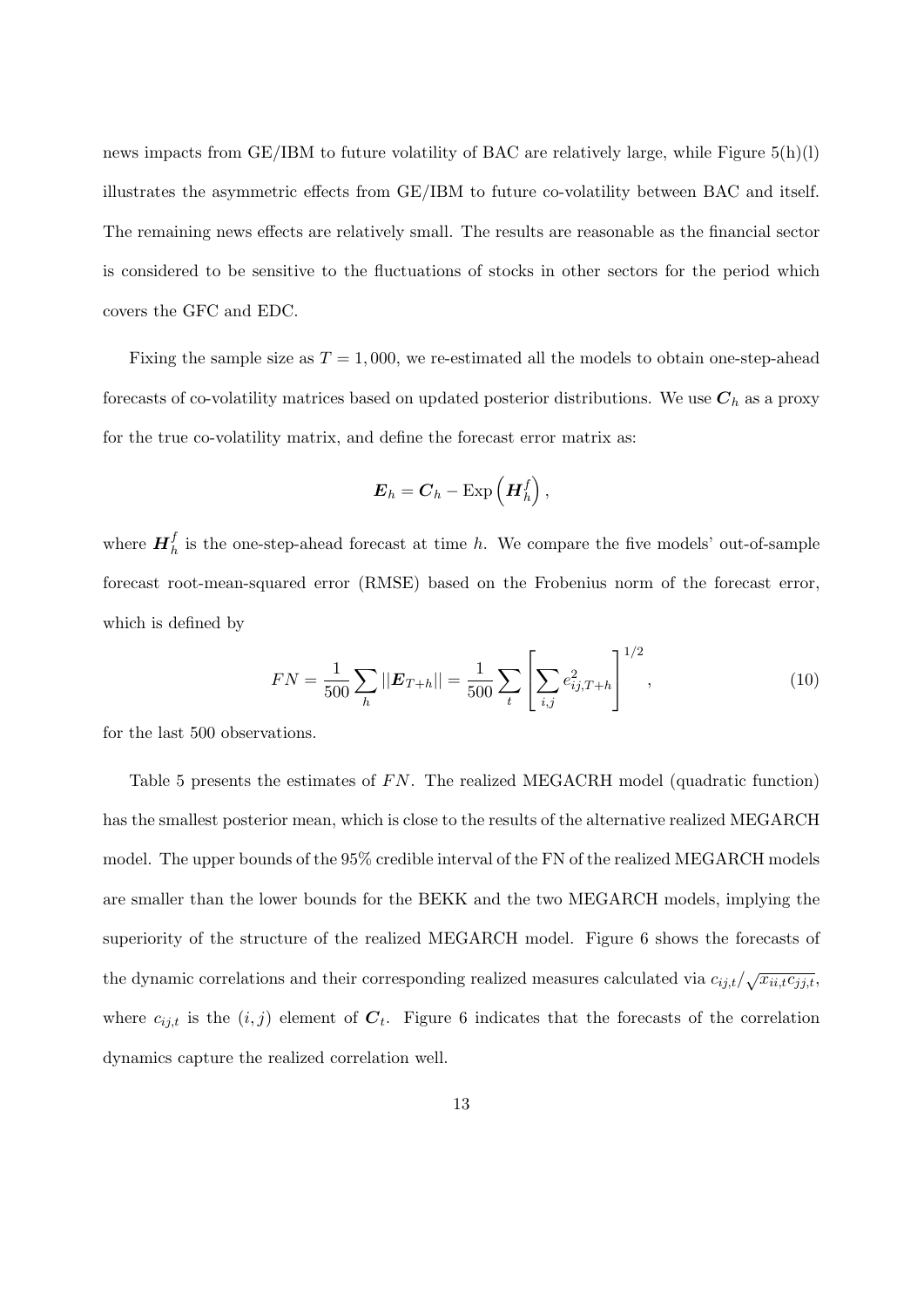For the period which covers the GFC and EDC, the empirical results show that the new realized MEGARCH model gives the best fit to the data, and the best forecasts. Between the two realized MEGARCH models, the quadratic asymmetric function provides better results, although the difference is minor.

### **5 Conclusion**

The paper developed a new realized matrix-exponential GARCH (MEGARCH) model, which is an extension of univariate realized exponential GARCH model of Hansen and Huang (2016). We considered the Bayesian MCMC estimation technique, which gives non-normal posterior distributions. Using returns and realized measures of the co-volatility matrix for three stocks traded on NYSE, we found that the realized MEGARCH models outperformed the BEKK and MEGARCH models for in-sample and out-of-sample performance. The news impact curves based on the posterior densities presented reasonable results.

The new realized MEGARCH model and Bayesian MCMC estimation open the possibility for many interesting research directions. We may develop a realized version of the BEKK model, the dynamic conditional correlation model of Engle (2002), and the Cholesky GARCH model of Dellaportas and Pourahmadi (2012). For these issues, we need to wait for further research on modeling the appropriate specification of the measurement equation of the realized measure of co-volatility matrix, so that its conditional and realized covariance matrices are positive definite.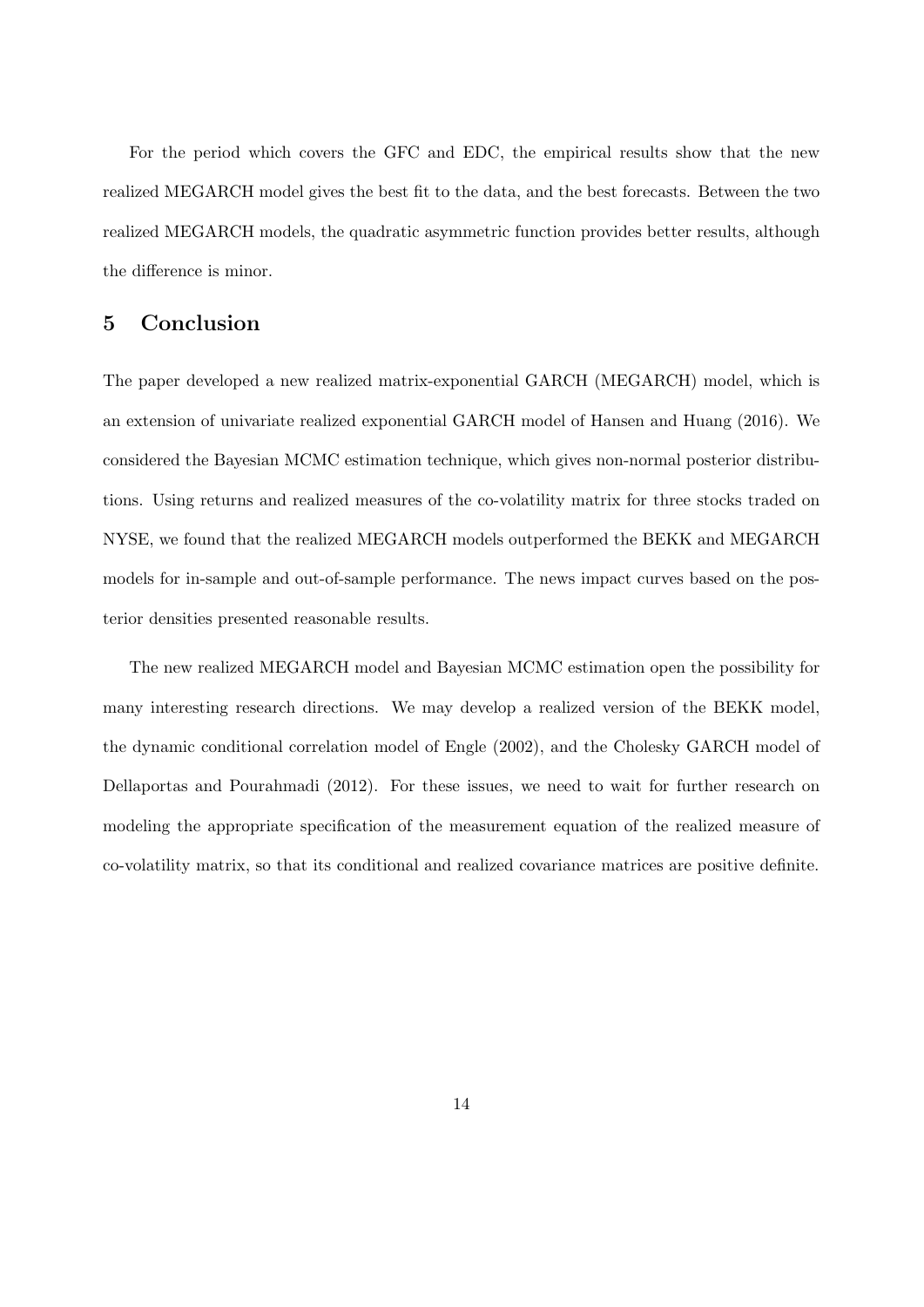#### **References**

- Asai, M. (2006), "Comparison of MCMC methods for estimating GARCH models", *Journal of Japan Statistical Society*, **36**,199-212.
- Asai, M. and M. McAleer (2017), "The impact of jumps and leverage in forecasting co-volatility", *Econometric Reviews*, **36**, 638–650.
- Baba, Y., Engle, R., Kraft, D. and Kroner, K. (1987), "Multivariate simultaneous generalized ARCH", Unpublished Paper, University of California, San Diego.
- Bauwens, L., and Lubrano, M. (1998), "Bayesian inference on GARCH models using the Gibbs sampler," *Econometrics Journal,* **1,** c23–c46.
- Bickel, P. J., and E. Levina (2008), "Covariance regularization by thresholding", *Annals of Statistics*, **36**, 2577–2604.
- Chiu, T.Y.M., T. Leonard, and K.-W. Tsui (1996), "The matrix-logarithmic covariance model", *Journal of the American Statistical Association*, **91**, 198–210.
- Dellaportas, P. and M. Pourahmadi (2012), "Cholesky-GARCH models with applications to finance", *Statistics and Computing*, **22**, 849–855
- Engle, R.F. (2002), "Dynamic conditional correlation: A simple class of multivariate generalized autoregressive conditional heteroskedasticity models", *Journal of Business & Economic Statistics*, **20**, 339–350.
- Engle, R.F., and G. Gallo (2006), "A multiple indicators model for volatility using intra-daily data", *Journal of Econometrics*, **131**, 3–27.
- Engle, R.F. and Kroner, K. F. (1995), "Multivariate simultaneous generalized ARCH", *Econometric Theory*, **11**, 122–150.
- Engle, R.F., and V. Ng (1993), "Measuring and testing the impact of news on volatility", *Journal of Finance*, **48**, 1749–1778.
- Geweke, J. (1989), "Exact predictive density for linear models with ARCH disturbances", *Journal of Econometrics*, **40**, 63–86.
- Geweke, J. (1992), "Evaluating the accuracy of sampling-based approaches to the calculation of posterior moments", in *Bayesian Statistics* **4** (eds. J.M. Bernardo, J.O. Berger, A.P. David and A.F.M. Smith), pp. 169–193, Oxford University Press, Oxford.
- Green, P.J. and A. Mira (2001), "Delayed rejection in reversible jump Metropolis-Hastings", *Biometrika*, **88**, 1035–1053.
- Haario, H., M. Laine, A. Mira, and E. Saksman (2006), "DRAM: Efficient adaptive MCMC", *Statistics and Computing*, **16**, 339–354.
- Haario H., E. Saksman, and J. Tamminen (1999), "Adaptive proposal distribution for random walk Metropolis algorithm", *Computational Statistics*, **14**, 375–395.
- Haario H., E. Saksman, and J. Tamminen (2001), "An adaptive Metropolis algorithm", *Bernoulli*, **7**, 223–242.
- Hansen, P.R. and Z. Huang (2016), "Exponential GARCH modeling with realized measures of volatility", *Journal of Business & Economic Statistics*, **34**, 269–287.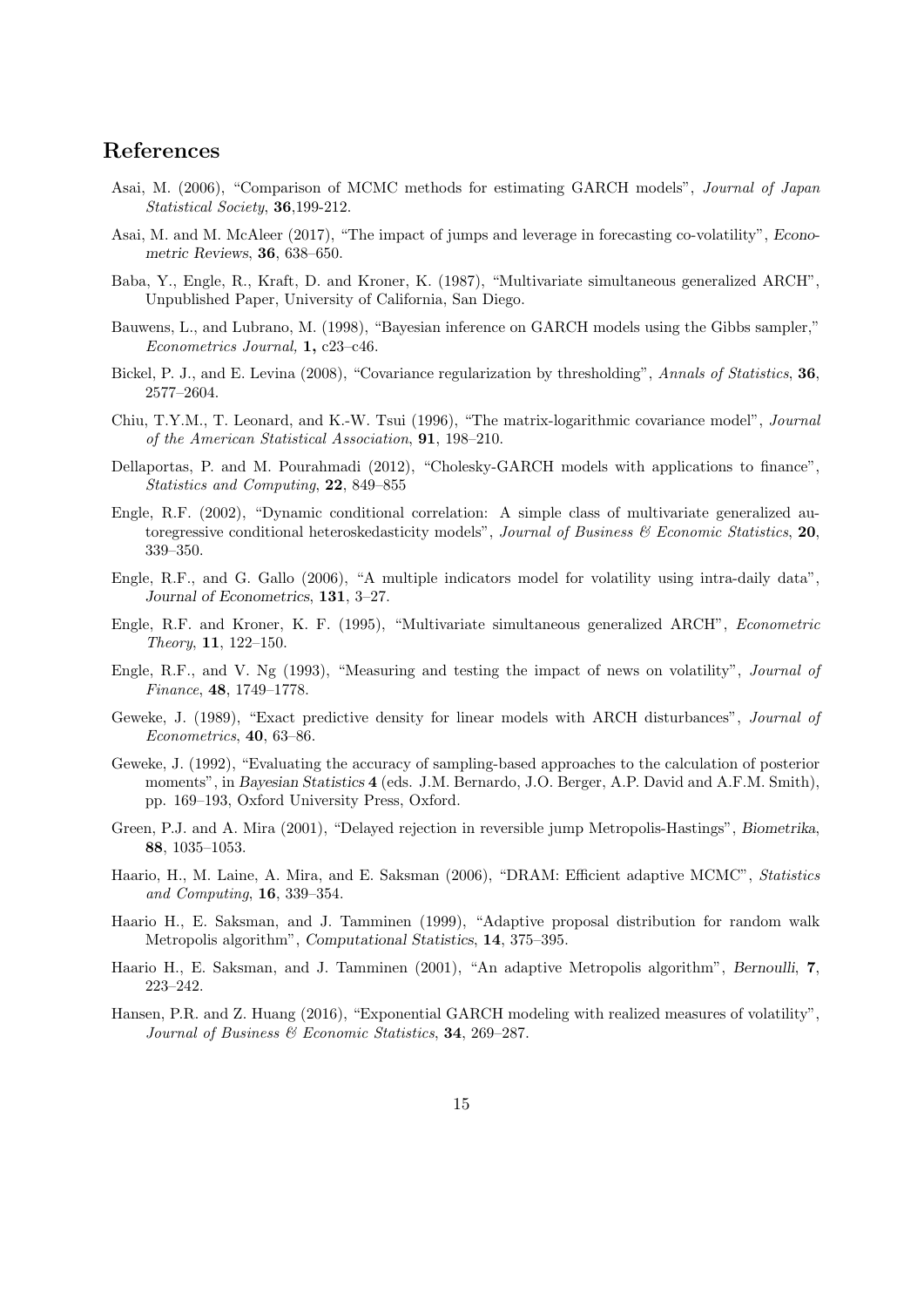- Hansen, P.R., Z. Huang, and H.H. Shek (2012), "Realized GARCH: A complete model of returns and realized measures of volatility", *Journal of Applied Econometrics*, **27**, 877–906.
- Ishihara, T., Y. Omori and M. Asai (2016), "Matrix exponential stochastic volatility with cross leverage", *Computational Statistics & Data Analysis*, **100**, 331–350.
- Kawakatsu, H. (2005), "Matrix exponential GARCH", *Journal of Econometrics*, **134**, 95–128.
- Kim, S., Shephard, N., and Chib, S. (1998), "Stochastic volatility: Likelihood inference and comparison with ARCH models", *Review of Economic Studies*, **65**, 361–393.
- Koike, Y.(2016), "Estimation of integrated covariances in the simultaneous presence of non-synchronicity, microstructure noise and jumps", *Econometric Theory*, **32**, 533–611.
- Laurent, S., J.V.K. Rombouts and F. Violante (2012), "On the forecasting accuracy of multivariate GARCH models", *Journal of Applied Econometrics*, **27**, 934-955.
- McAleer, M. (2005), "Automated inference and learning in modeling financial volatility", *Econometric Theory*, **21**, 232–261.
- Mira A. (2001), "On Metropolis-Hastings algorithms with delayed rejection", *Metron*, **59**, 231–241.
- Mitsui, H., and T. Watanabe (2003), "Bayesian analysis of GARCH option pricing models," (in Japanese), *the Journal of the Japan Statistical Society* (Japanese Issue), **33**, 307–324.
- Nakatsuma, T. (2000), "Bayesian analysis of ARMA-GARCH models: A Markov chain sampling approach," *Journal of Econometrics,* **95,** 57–69.
- Nelson, D.B. (1991), "Conditional heteroskedasticity in asset returns: A new approach", *Econometrica*, **59**, 347–370.
- Shephard, N, and K. Sheppard (2010), "Realising the future: Forecasting with high frequency based volatility (HEAVY) models", *Journal of Applied Econometrics*, **25**, 197–231.
- Spiegelhalter, D.J., N.G. Best, B.P. Carlin, and A. van der Linde (2002), "Bayesian measures of model complexity and fit" (with discussion), *Journal of the Royal Statistical Society, Series B*, **64**, 583-639.
- Tierney L. and A. Mira (1999), "Some adaptive Monte Carlo methods for Bayesian inference", *Statistics in Medicine*, **18**, 2507–2515.
- Vrontos, I.D., Dellaportas, P., and Politis, D. (2000), "Full Bayesian inference for GARCH and EGARCH models," *Journal of Business and Economic Statistics*, **18**, 187–198.
- Vrontos, I. D., Dellaportas, P. and Politis, D. N. (2003), "Inference for some multivariate ARCH and GARCH models", *Journal of Forecasting*, **22**, 427–446.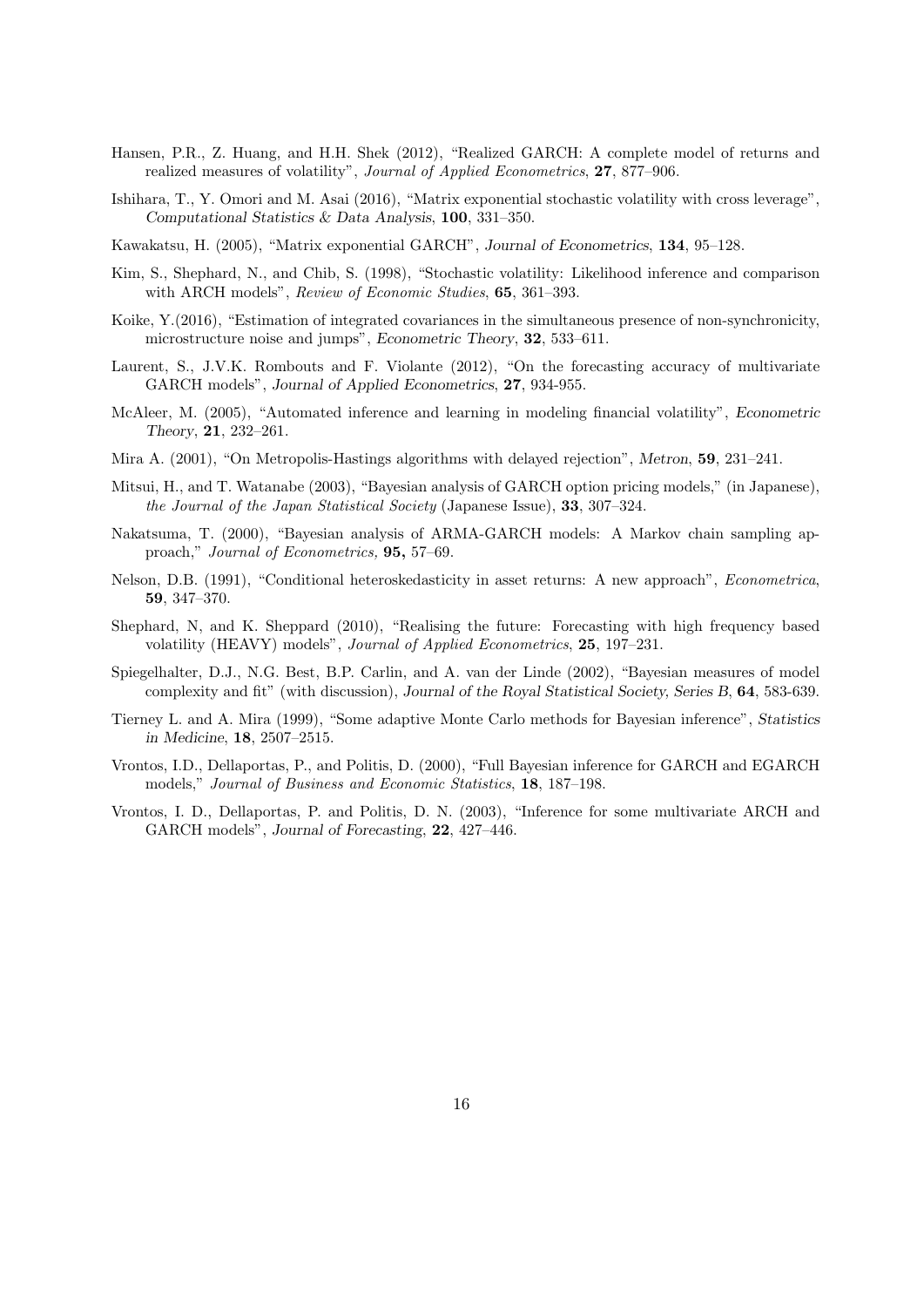| Parameter            | ML        | 95\% Confidence      | Posterior | 95% Credible         | $P$ -value |
|----------------------|-----------|----------------------|-----------|----------------------|------------|
| Value                | Estimate  | Interval             | Mean      | Interval             | (Conv.)    |
| $\omega_{11}=1$      | 1.1521    | (0.7930, 1.5112)     | 1.2743    | (0.3371, 2.6156)     | 0.9185     |
| $\omega_{21} = 0$    | 0.1850    | (0.0289, 0.3411)     | 0.1915    | $(-0.1830, 0.5547)$  | 0.8065     |
| $\omega_{22} = 1$    | 1.6565    | (1.3510, 1.9621)     | 1.8296    | (0.9419, 2.6976)     | 0.9612     |
| $\phi_{11} = 0.98$   | 0.9579    | (0.9522, 0.9636)     | 0.9610    | (0.9371, 0.9830)     | 0.9972     |
| $\phi_{21} = 0.80$   | 0.8098    | (0.7963, 0.8232)     | 0.8068    | (0.7563, 0.8464)     | 0.9980     |
| $\phi_{22} = 0.95$   | 0.9443    | (0.9355, 0.9532)     | 0.9503    | (0.9227, 0.9805)     | 0.9996     |
| $\gamma_1 = -0.4$    | $-0.2482$ | $(-0.2620, -0.2344)$ | $-0.2550$ | $(-0.2978, -0.2083)$ | 0.9830     |
| $\gamma_2 = -0.2$    | $-0.2135$ | $(-0.2235, -0.2035)$ | $-0.2142$ | $(-0.2447, -0.1817)$ | 0.9566     |
| $\lambda_{11} = 0.4$ | 0.3406    | (0.3174, 0.3638)     | 0.3706    | (0.2934, 0.4377)     | 0.9624     |
| $\lambda_{21} = 0.3$ | 0.1703    | (0.1554, 0.1851)     | 0.1963    | (0.1434, 0.2495)     | 0.9236     |
| $\lambda_{22} = 0.2$ | 0.0889    | (0.0827, 0.0952)     | 0.0934    | (0.0740, 0.1156)     | 0.9018     |
| $\xi_{11} = -1.0$    | $-1.4393$ | $(-1.5255, -1.3531)$ | $-1.5320$ | $(-1.7445, -1.3128)$ | 0.9789     |
| $\xi_{21} = -0.5$    | $-0.6166$ | $(-0.6459, -0.5872)$ | $-0.6234$ | $(-0.6965, -0.5408)$ | 0.9878     |
| $\xi_{22} = -1.5$    | $-2.1303$ | $(-2.1945, -2.0662)$ | $-2.1929$ | $(-2.4124, -1.9637)$ | 0.9567     |
| $\delta_1 = -0.1$    | $-0.0856$ | $(-0.0978, -0.0735)$ | $-0.0947$ | $(-0.1303, -0.0555)$ | 0.9865     |
| $\delta_1 = -0.2$    | $-0.2106$ | $(-0.2211, -0.2001)$ | $-0.2138$ | $(-0.2543, -0.1763)$ | 0.9695     |
| $v_{11} = 0.20$      | 0.1700    | (0.1480, 0.1920)     | 0.1930    | (0.1136, 0.2524)     | 0.9234     |
| $v_{21} = 0.15$      | 0.0971    | (0.0852, 0.1090)     | 0.1194    | (0.0728, 0.1650)     | 0.9028     |
| $v_{22} = 0.10$      | 0.0371    | (0.0317, 0.0426)     | 0.0352    | (0.0066, 0.0659)     | 0.8096     |
| $\psi_{11} = 0.1$    | 0.4361    | (0.4188, 0.4534)     | 0.4421    | (0.3471, 0.5010)     | 0.9631     |
| $\psi_{21} = 0.3$    | 1.0591    | (1.0446, 1.0735)     | 1.0598    | (1.0129, 1.1046)     | 0.9990     |
| $\psi_{22} = 0.2$    | 0.4798    | (0.4523, 0.5073)     | 0.4827    | (0.3891, 0.5837)     | 0.9839     |
| $l_{11} = 0.500$     | 0.9144    | (0.8811, 0.9478)     | 0.9404    | (0.8262, 1.0736)     | 0.9985     |
| $l_{21} = 0.075$     | 0.0666    | (0.0367, 0.0965)     | 0.0919    | (0.0018, 0.1845)     | 0.7750     |
| $l_{31} = -0.060$    | $-0.0734$ | $(-0.1055, -0.0412)$ | $-0.0594$ | $(-0.1590, -0.0326)$ | 0.7154     |
| $l_{22}=0.250$       | 0.4268    | (0.4078, 0.4457)     | 0.4307    | (0.3900, 0.4748)     | 0.9686     |
| $l_{32} = 0.120$     | 0.1558    | (0.1302, 0.1814)     | 0.1640    | (0.0852, 0.2535)     | 0.8600     |
| $l_{33} = 0.200$     | 0.4097    | (0.3950, 0.4243)     | 0.4286    | (0.3810, 0.4753)     | 0.9960     |
| Acceptance           |           |                      |           |                      |            |
| Rate                 |           |                      | 0.9435    |                      |            |

Table 1: Comparison of ML and Bayesian MCMC Results for Simulated Data

Note: *P*-value is for the convergence diagnostic statistics suggested by Geweke (1992).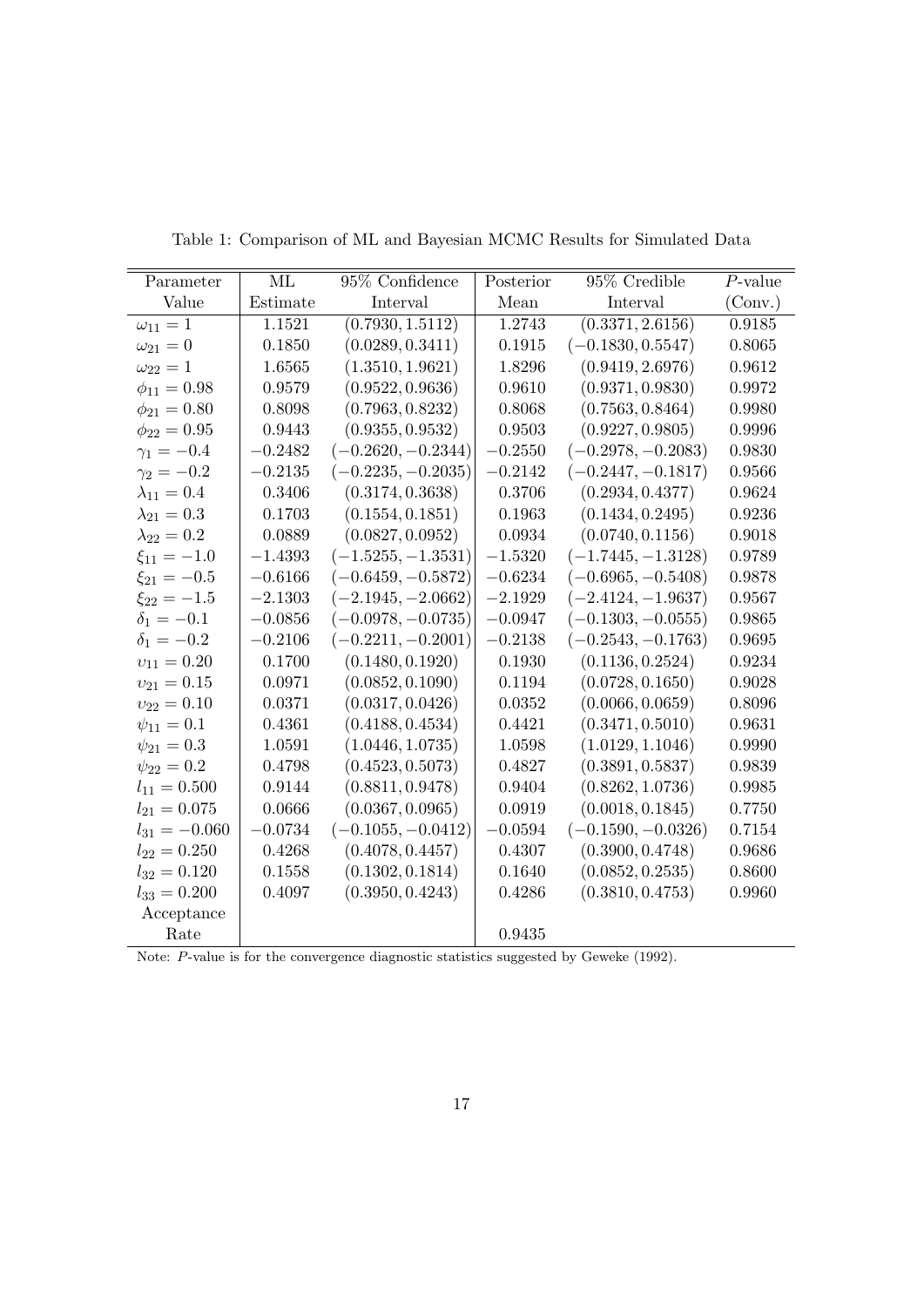| Stock         | Mean      | Std.Dev. | Skew.     | Kurt.  |
|---------------|-----------|----------|-----------|--------|
| Return        |           |          |           |        |
| BAC           | $-0.2423$ | 3.6214   | $-0.2525$ | 13.054 |
| GE            | 0.1230    | 1.2211   | $-0.3447$ | 7.1232 |
| <b>IBM</b>    | $-0.0511$ | 1.8591   | $-0.1674$ | 11.200 |
| Volatility    |           |          |           |        |
| <b>BAC</b>    | 4.1286    | 10.338   | 8.8001    | 134.34 |
| GE            | 0.7827    | 1.7139   | 8.4851    | 107.38 |
| <b>IBM</b>    | 1.7100    | 4.0020   | 7.8978    | 92.847 |
| Co-Volatility |           |          |           |        |
| (BAC, GE)     | 0.3694    | 1.2924   | 9.0682    | 124.53 |
| (BAC, IBM)    | 0.6565    | 2.3697   | 7.9425    | 89.802 |
| (IBM, GE)     | 0.4781    | 1.1807   | 7.5428    | 80.038 |

Table 2: Descriptive Statistics of Returns, Volatilities and Co-Volatilities

Table 3: MCMC Diagnostic Results

| Model              | AR.    | Min. P-value | Median P-value | $Max. P-value$ |
|--------------------|--------|--------------|----------------|----------------|
| Real MEGARCH (qd)  | 1.0000 | 0.1629       | 09345          | 0.9996         |
| Real MEGARCH (abs) | 1.0000 | 0.1624       | 0.8681         | 1.0000         |
| MEGARCH (qd)       | 1.0000 | 0.1767       | 0.8600         | 0.9996         |
| MEGARCH (abs)      | 0.9697 | 0.1765       | 0.7521         | 0.9920         |
| <b>BEKK</b>        | 1.0000 | 0.1710       | 0.8821         | 0.9965         |

Note: 'AR' denotes the acceptance rate of the DRAM algorithm. *P*-value is for the convergence diagnostic statistic of Geweke (1992).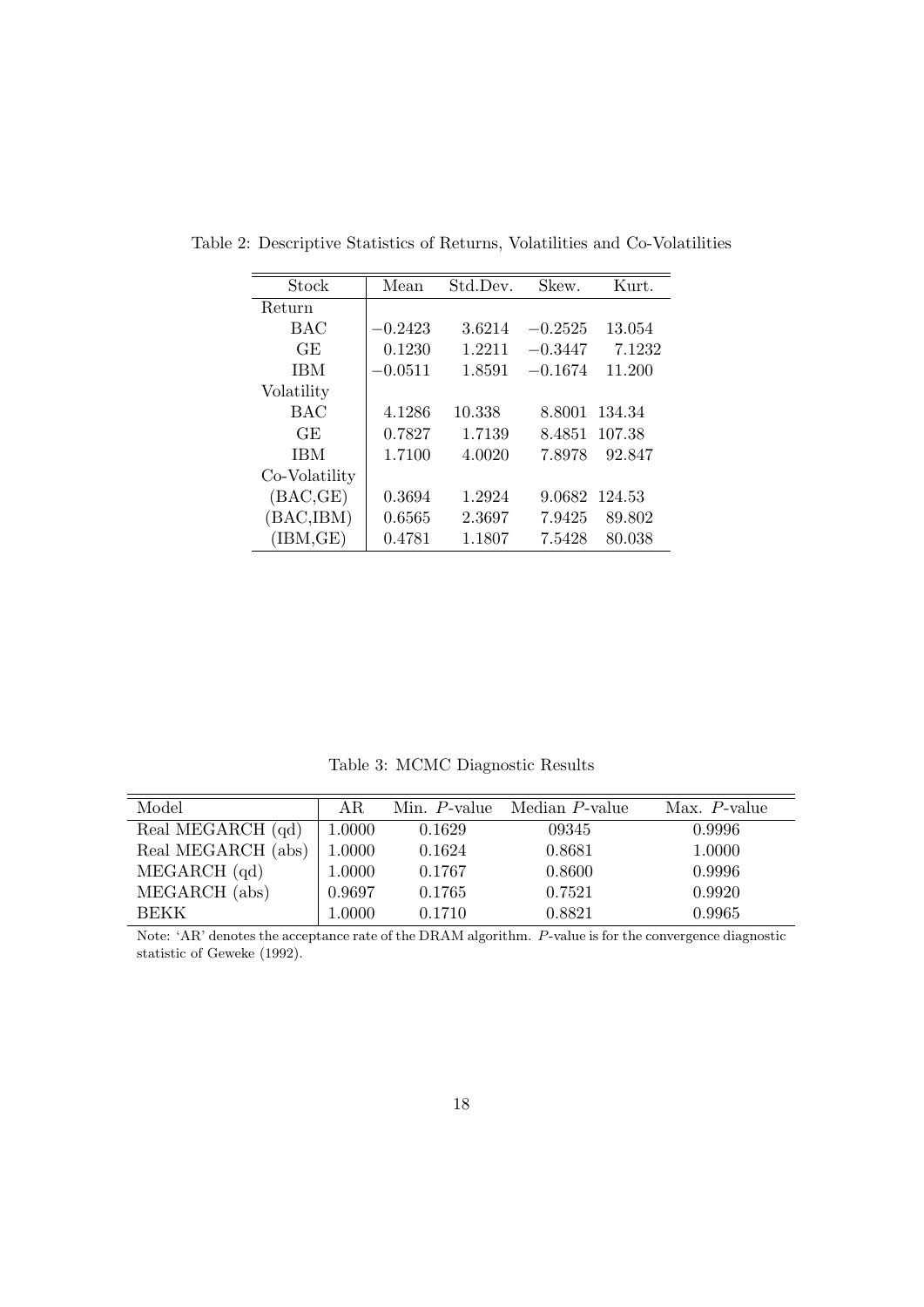| Model              | Ranking        | DIC-     | S.E.     | $\rm DIC_{max}$   | $\text{DIC}_{\text{min}}$ |
|--------------------|----------------|----------|----------|-------------------|---------------------------|
| Real MEGARCH (qd)  |                | 25776.56 | (155.84) | 26278.34 25293.42 |                           |
| Real MEGARCH (abs) | 2              | 26246.57 | (334.48) | 27648.75 25148.74 |                           |
| $MEGARCH$ (qd)     | 3              | 32414.06 | (53.14)  | 32677.01 32292.61 |                           |
| MEGARCH (abs)      | $\overline{4}$ | 32706.78 | (150.76) | 33252.62          | 32287.65                  |
| <b>BEKK</b>        | $\frac{5}{2}$  | 36373.84 | (67.64)  | 36679.49          | 36217.02                  |

Table 4: DIC Estimates

Table 5: Estimates of Frovenious Norm for Out-of-Sample Forecast Errors

|                    |         | Posterior | 95% Credible      |
|--------------------|---------|-----------|-------------------|
| Model              | Ranking | Mean      | Interval          |
| Real MEGARCH (qd)  |         | 5.9444    | (5.8446, 6.1054)  |
| Real MEGARCH (abs) | 2       | 6.1601    | (6.0535, 6.3466)  |
| MEGARCH (qd)       | 3       | 7.3730    | (7.2344, 7.6333)  |
| MEGARCH (abs)      | 4       | 9.8408    | (9.6167, 10.6414) |
| <b>BEKK</b>        | 5       | 10.0824   | (9.8822, 10.4021) |
|                    |         |           |                   |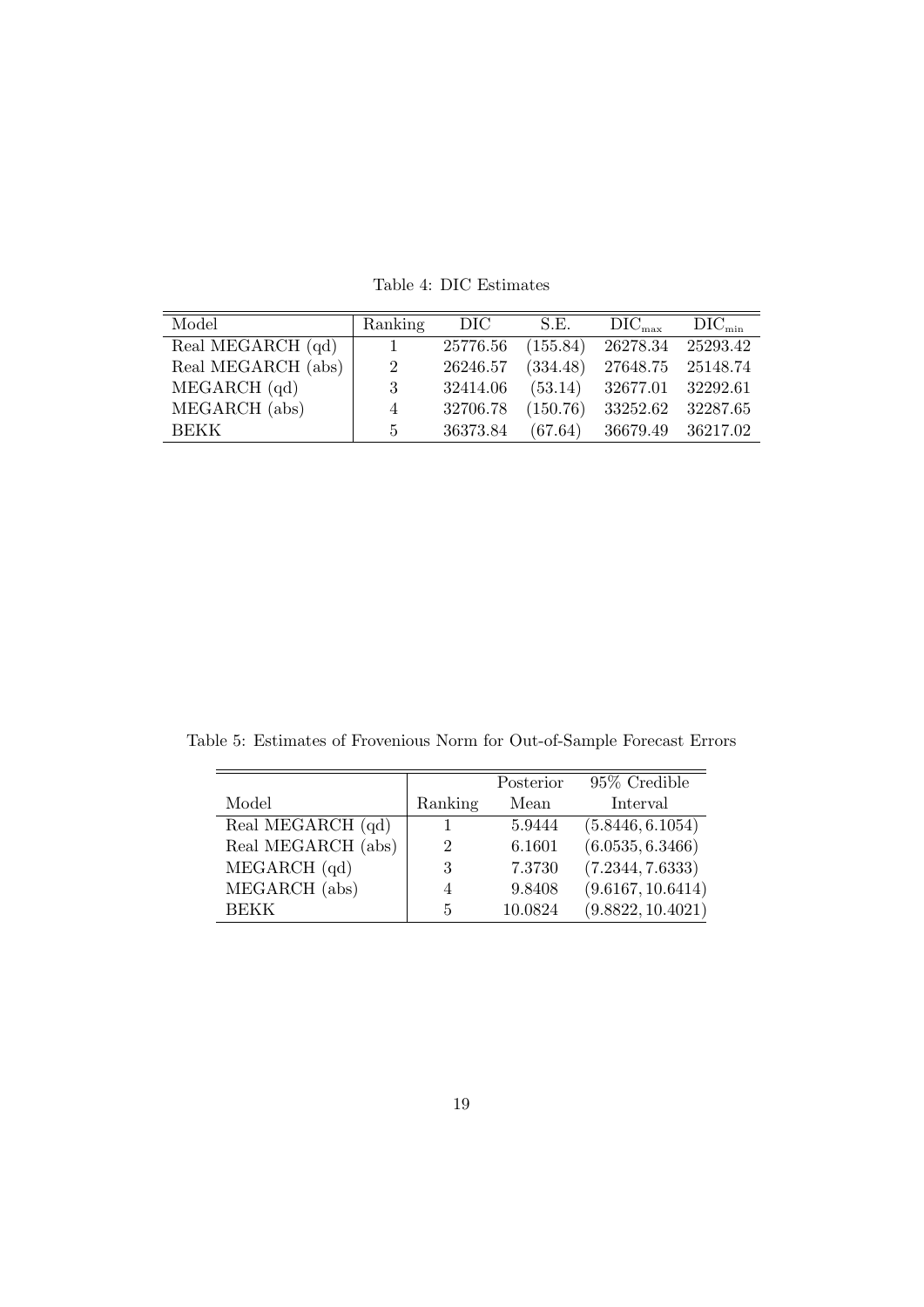

Figure 1: Estimated Posterior Density for Simulated Data

Note: Histograms are normalized to estimate densities. The red line shows the corresponding normal density with the same mean and variance.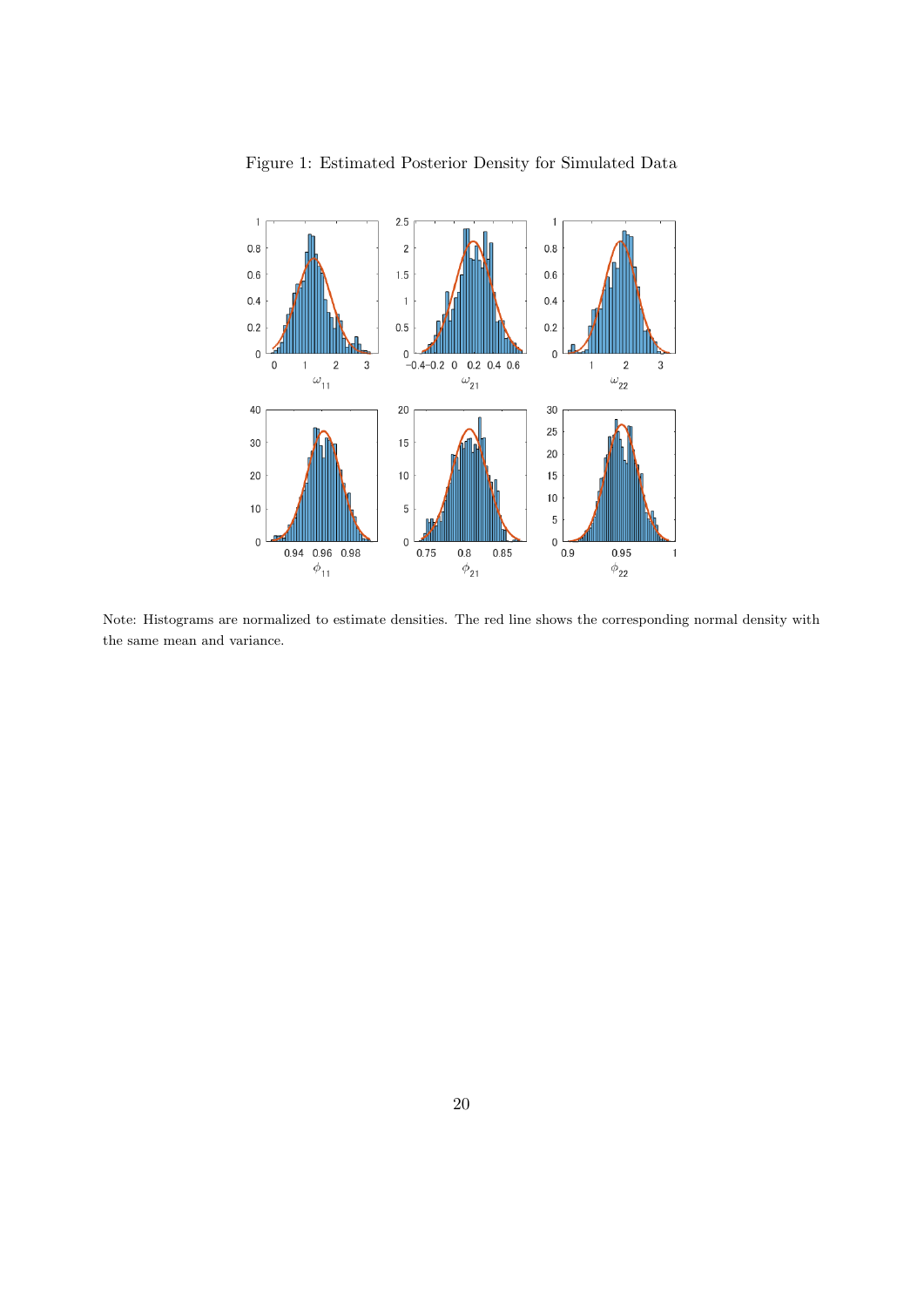

Figure 2: Estimated News Impact Curves for Simulated Data

Note: Posterior mean (solid line) and 95% interval (dotted lines) of the news impact curve via equation (7).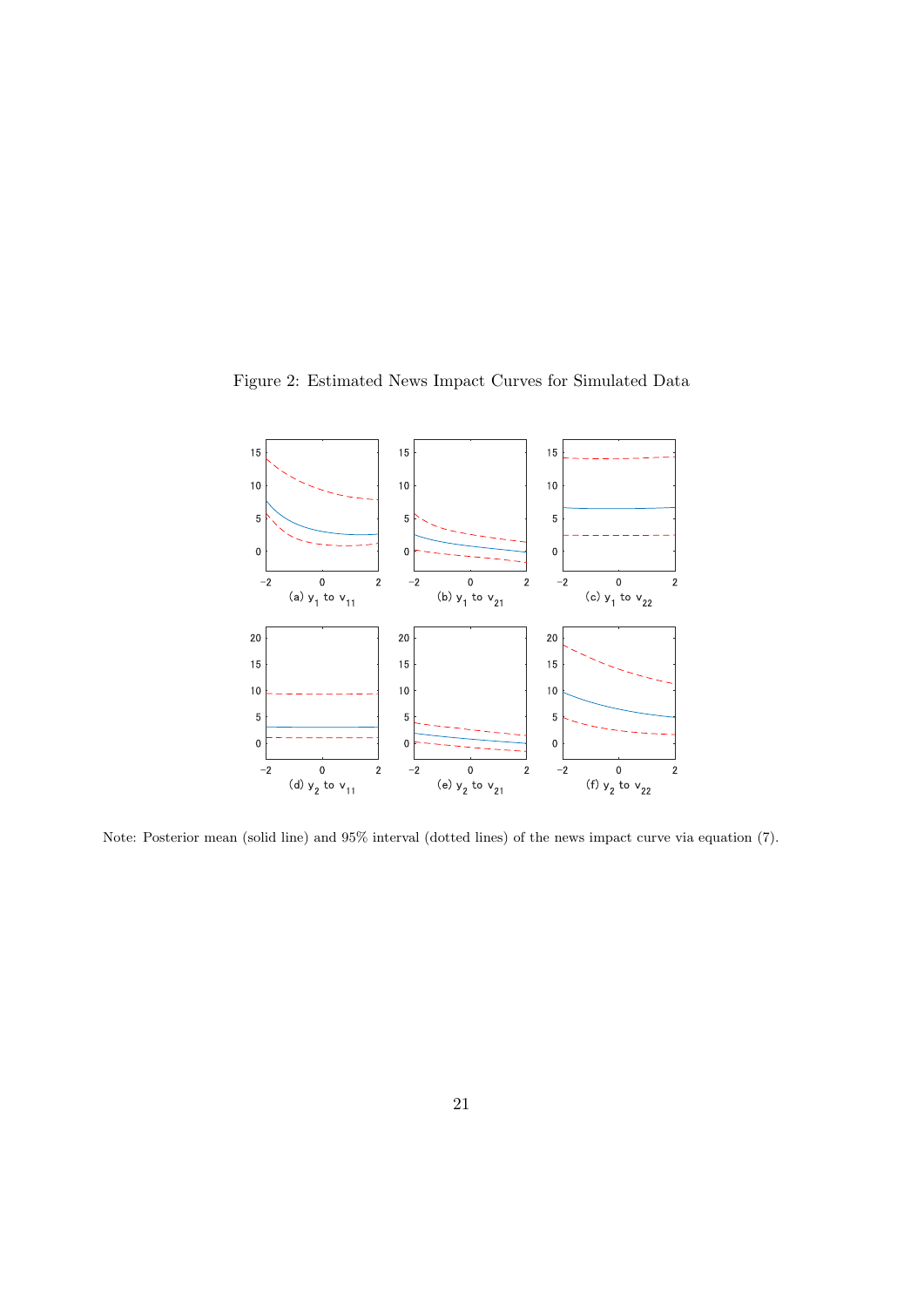

Figure 3: Estimated Co-Volatility Matrix for Stock Returns

Note: Time series plots of  $(i, j)$ th element of covariance matrix; BAC  $(i, j = 1)$ , GE  $(i, j = 2)$  and IBM  $(i, j = 3)$ .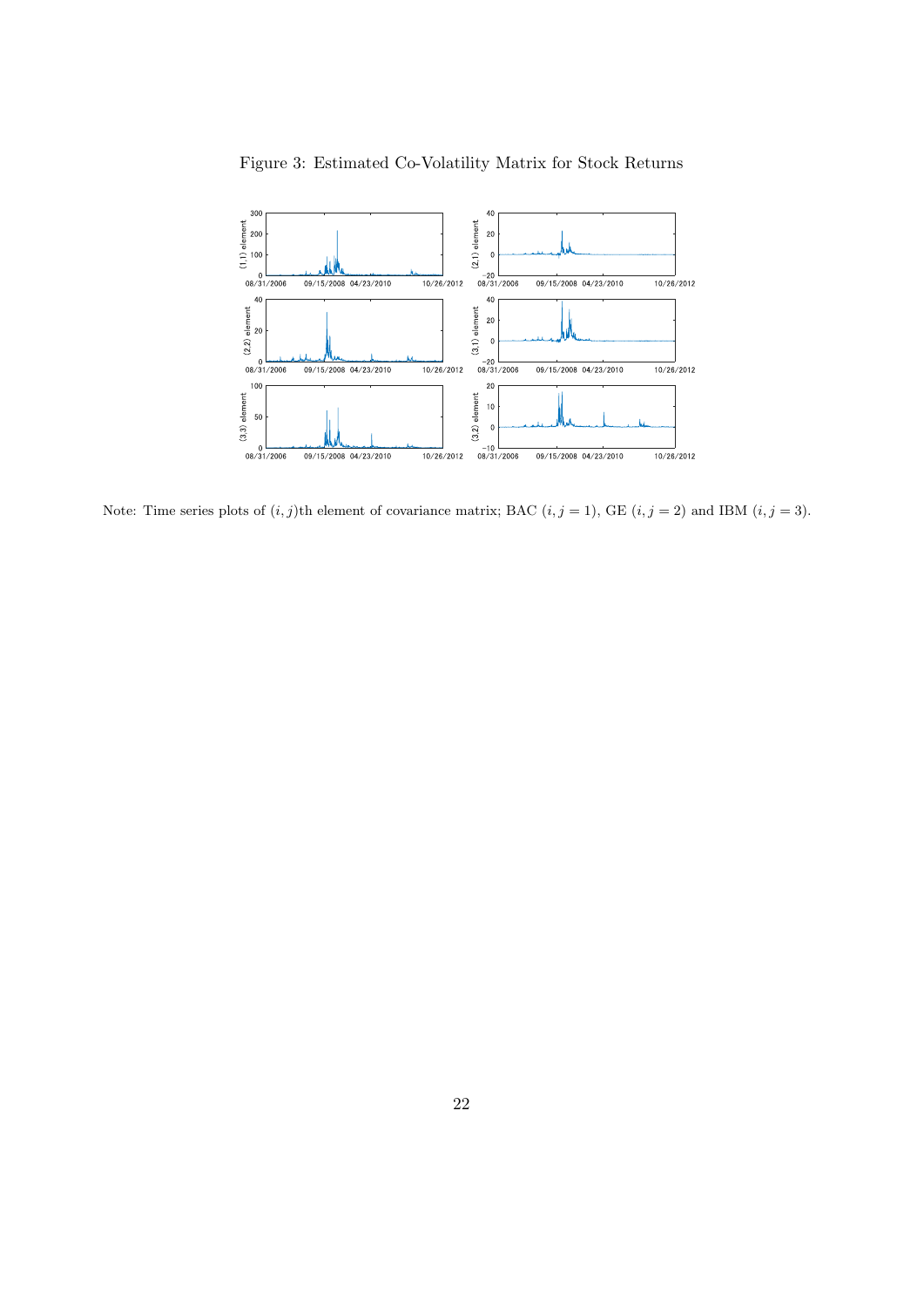

Note: The numbers for *i* and *j* indicate one of three stocks, namely, (1) BAC, (2) GE, and (3) IBM.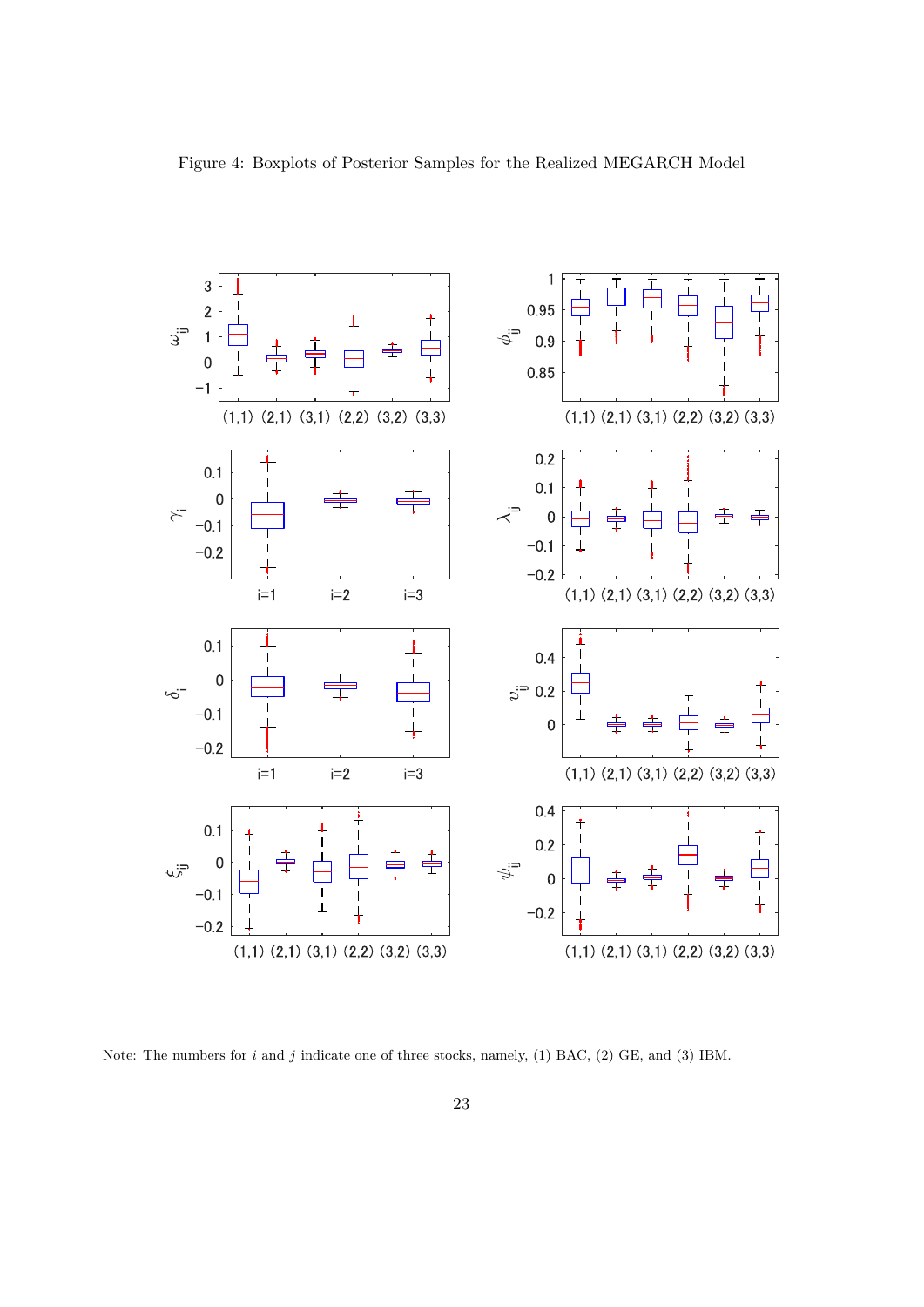

Figure 5: Estimated News Impact Curves for Stock Market Data

Note: Posterior mean (solid line) and 95% interval (dotted lines) of the news impact curve via equation (7), which measures the effect on (*i, j*)th element of co-volatility matrix by the impact of *k*th return, where the number indicates three stocks, namely, (1) BAC, (2) GE, and (3) IBM.